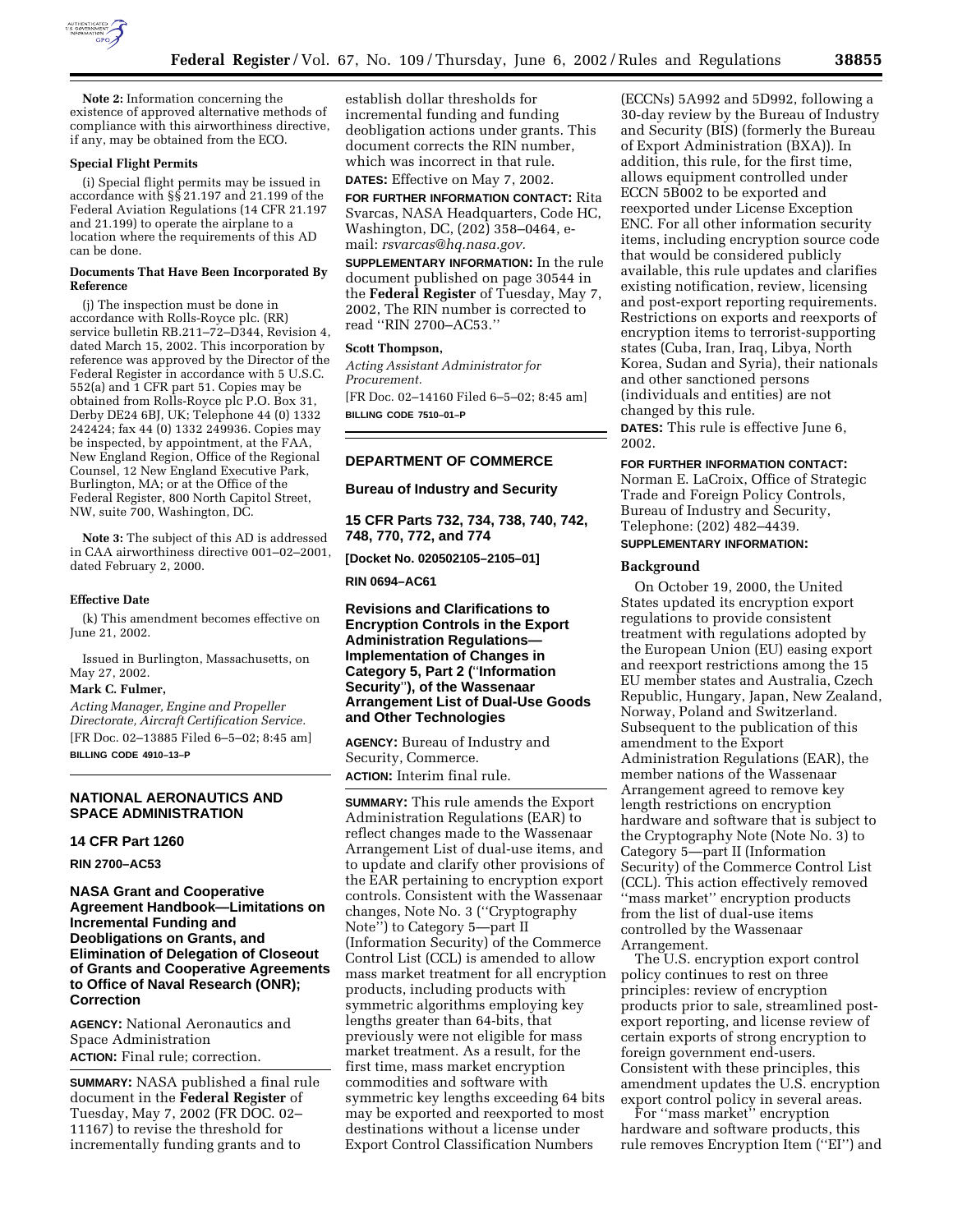National Security (''NS'') controls on such products after a 30-day review As a result of the removal these controls, these items may be exported without regard to any post-shipment reporting requirements. In addition, the standard *de minimis* treatment for foreign products containing such encryption products apply, i.e., exports from a foreign country of foreign-made products containing 25 percent or less of controlled U.S. content are not subject to the EAR, except to embargoed and designated terrorist supporting countries. For other encryption items, this rule clarifies the existing provisions under License Exceptions ENC and TSU. In addition, this rule clarifies existing review requirements for certain encryption items such as commercial encryption products that implement elliptic curve cryptography, perform short-range wireless functions, or incorporate encryption source code that would be considered publicly available. Finally, this rule amends the EAR by adding new paragraph headers, updating cross-references between relevant sections of the EAR, and restructuring existing provisions for clarity.

This rule does not change any other existing licensing requirements for encryption items, including encryption technology and items that provide an open cryptographic interface (OCI).

This action will continue to protect our national security and foreign policy interests without impairing the ability of U.S. companies to compete effectively in global markets. It also will promote secure electronic commerce and privacy, and help to protect our critical infrastructure.

The EAR is amended as follows:

1. *Revised instructions for submitting encryption items for review to determine eligibility under License Exception ENC or for* ''*mass market*'' *treatment.* Except to embargoed or designated terrorist supporting countries and sanctioned persons, you may be able to export and reexport your encryption item without a license, after your item is reviewed by the Bureau of Industry and Security (BIS) and the ENC Encryption Request Coordinator. For encryption items under License Exception ENC, and for mass market encryption products with symmetric key length exceeding 64 bits, a review request must contain: (1) A completed BIS–748P hardcopy form or an equivalent electronic SNAP form (both capture general information about the review request, such as the name of the item, manufacturer, ECCN and a brief commodity description), and (2) support documentation containing technical specifications of the item,

including answers to the questions set forth in Supplement No. 6 to part 742. To clarify that separate classification by BIS is not required, previous references to ''classification'' in §§ 732.2, 732.3, 734.4, 740.17, 742.15, Supplement No. 6 to Part 742, 748.3 and 770.2 are revised to read ''review''. Exporters are instructed to insert the phrase ''Mass market encryption'' or ''License Exception ENC'' (whichever is applicable) in Block 9 (''Special Purpose'') of the application form. Failure to insert the appropriate phrase may delay receipt of your request by BIS. (For compatibility with current application processing systems, exporters should continue to place an "X" in the box marked "Classification Request'' in Block 5: ''Type of Application''.) A copy of your review request must also be sent to the ENC Encryption Request Coordinator, via courier or mail. Insufficient or missing documentation may delay or interrupt your authority to export and reexport your encryption item. A fax number is now published for review requests submitted to BIS via SNAP. Refer to Supplement No. 6 to part 742 and §§ 740.17(d), 742.15(b)(2) and 748.3(d) for information on submitting encryption review requests.

2. *Clarification of review and notification requirements.* Except as elsewhere specified in the EAR, a license or review by BIS is required for encryption items with symmetric key length exceeding 64 bits. In multiple sections, the EAR is amended to clarify when a review or notification is (or is not) required.

a. *Clarification of when no review or notification is required.* i. *U.S. companies and subsidiaries*. Items controlled under Category 5—part II of the Commerce Control List (ECCNs 5A002, 5B002, 5D002, 5E002, 5A992, 5D992 and 5E992) may be exported and reexported, without review or notification, to U.S. companies and their subsidiaries for internal use, including the development of new products inside and outside the United States by their employees, contractors and interns. Existing restrictions on exports and reexports of encryption items to the countries and foreign nationals of Cuba, Iran, Iraq, Libya, North Korea, Syria or Sudan continue to apply. Refer to §§ 740.17(b)(1) and 742.15(b)(3)(i) of the EAR. Exports and reexports to foreign companies with subsidiary locations in the United States, and to foreign strategic partners of U.S. companies, will continue to be favorably considered under a license or an Encryption Licensing Arrangement (ELA). Refer to § 742.15(a) of the EAR.

ii. *Certain short-range wireless items.* No review or notification is required for short-range wireless products (e.g. with an operating range typically not exceeding 100 meters) that qualify as ''mass market'' and are only controlled under Category 5—part II of the CCL because they incorporate parts or components with encryption functionality specified and limited to short-range wireless functions based on such commercial standards as Bluetooth, Home Radio Frequency (HomeRF) and IEEE 802.11b (''WiFi''). This provision for mass market products is found in  $\S 742.15(b)(3)(ii)$ . A similar existing provision for ''retail'' shortrange wireless products continues under License Exception ENC. See § 740.17(b)(3)(iii)(H).

iii. *Certain items with limited use of cryptography.* This rule clarifies that no review or notification is required for information security items which employ limited forms of cryptography, but which do not perform encryption functions (including key management) controlled for ''EI'' reasons under ECCNs 5A002, 5D002 or 5E002. These items are controlled under ECCNs 5A992, 5D992 and 5E992, regardless of bit length or whether they are ''mass market''. *See* § 742.15(b)(3)(iii). Such items include items with cryptographic functions limited to authentication (including secure hash functions and message authentication codes) or digital signature, execution of copy protected software, commercial civil cellular telephones not capable of end-to-end encryption, and ''finance specific'' items specially designed and limited for banking use or money transactions (e.g. highly field-formatted with validation procedures and not easily diverted to other end-uses). Refer to the Related Controls and Technical Notes under ECCN 5A002 in the CCL (part 774 of the EAR) for a complete list of commodities.

**Note:** Previous references specific to ''finance specific'' items under the ''retail'' provisions of License Exception ENC are removed for clarity  $(\S 740.17(b)(3))$ . Products which may have end uses related to financial operations (e.g. supply chain management), but which are not limited by design to banking use or money transactions, remain subject to ''EI'' controls under ECCNs 5A002 and 5D002 and continue to be eligible for export and reexport as ''retail'' encryption commodities and software, after review by BIS under License Exception ENC.

b. *Clarification of when a review is required.* i. *Review under License Exception ENC.* Encryption items controlled under ECCNs 5A002, 5D002 and 5E002, and equipment controlled under ECCN 5B002, require review by BIS prior to export and reexport under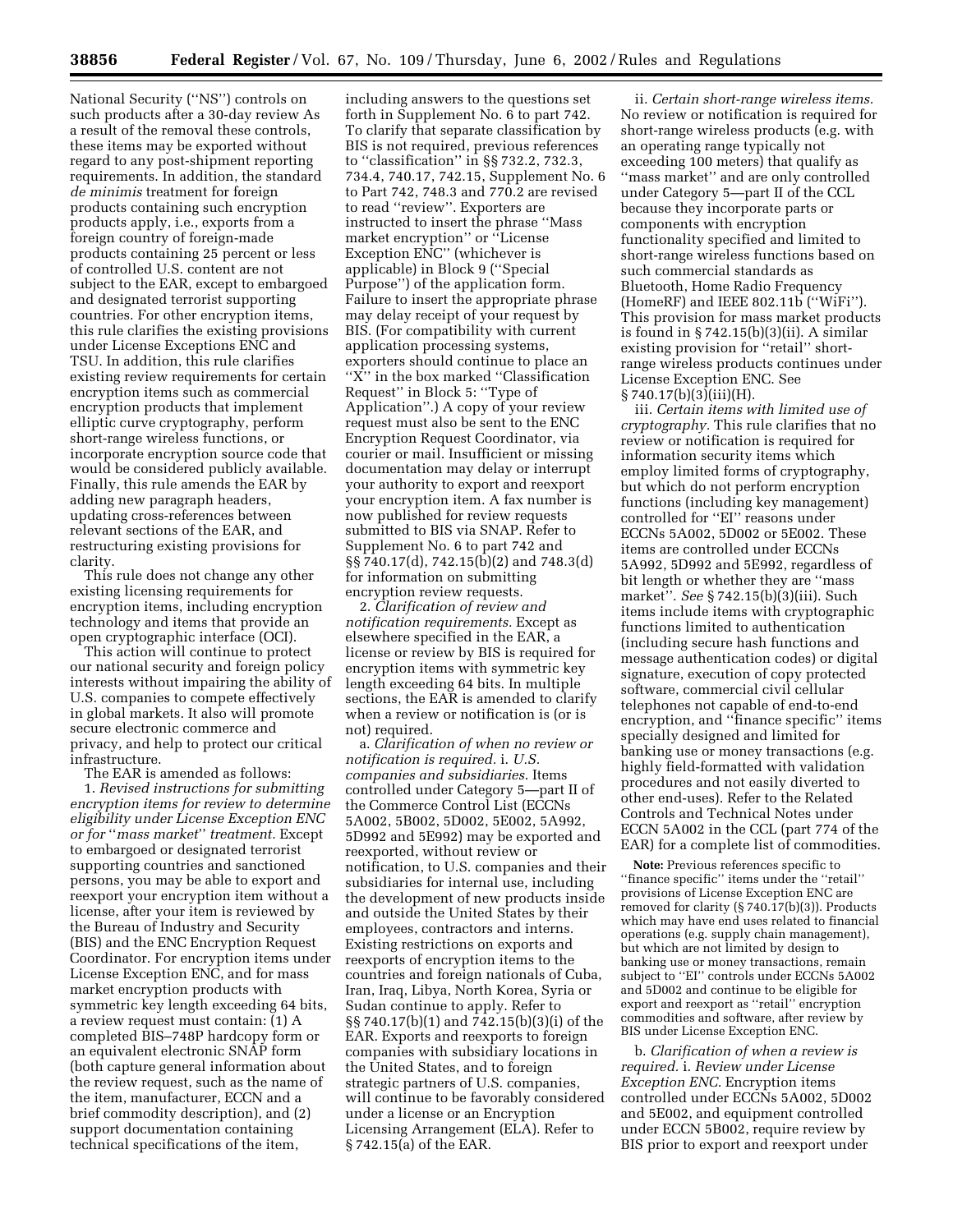the updated provisions of License Exception ENC (§ 740.17 of the EAR). Once BIS receives the information required for review (as described in Supplement No. 6 to part 742 of the EAR), you may export and reexport all such items (except cryptanalytic items to government end-users) to organizations and companies located or headquartered in the European Union plus eight additional countries. *See* § 740.17(a). Thirty days after BIS registers your review request, you may export and reexport any encryption item, except those which provide an open cryptographic interface (OCI), to any non-government end-user except those in Cuba, Iran, Iraq, Libya, North Korea, Syria or Sudan. In addition, commodities and software that do not qualify as ''mass market'' but which qualify as ''retail'' may be exported and reexported to government end-users, once so authorized by BIS. See § 740.17(b)(3) of the EAR for the treatment of ''retail'' encryption commodities and software, and § 740.17(b)(2) for commodities and software and that are not eligible as retail. Products not eligible as retail require a license to government endusers, except as authorized under § 740.17(a). Encryption technology controlled under ECCN 5E002 and items which provide an OCI are not authorized for export or reexport under § 740.17(b)(2) or (b)(3) and require a license to any end-user outside the countries listed in Supplement No. 3 to part 740. Exports and reexports of products reviewed by BIS under License Exception ENC may require reporting, as described in § 740.17(e). License Exception ENC is amended with new paragraph headers and updated text, for clarity.

ii. *Review for mass market encryption products exceeding 64 bits.* Encryption commodities and software that qualify for ''mass market'' treatment under the Cryptography Note (Note 3) to part II of Category 5 of the CCL, and which implement encryption with symmetric key length exceeding 64-bits, require review by BIS prior to export and reexport. These No License Required (NLR) products are removed from ''EI'' and ''NS'' controls, are controlled under ECCNs 5A992 and 5D992, and remain subject to the EAR. Similar to encryption items under License Exception ENC, you may immediately export and reexport >64 bit mass market encryption products to organizations and companies located or headquartered in the European Union plus eight additional countries. Thirty days after BIS receives your review request, you

may export and reexport your mass market encryption product to any enduser (except embargoed or designated terrorist supporting countries and sanctioned persons), without postexport reporting or additional national security review for *de minimis* eligibility. All existing restrictions and licensing requirements to embargoed or designated terrorist supporting countries (Cuba, Iran, Iraq, Libya, North Korea, Sudan and Syria) and sanctioned persons are continued by this amendment. Posting of mass market encryption software on the Internet (e.g., FTP or World Wide Web site) where it may be downloaded by anyone would not establish ''knowledge'' of a prohibited export or reexport. In addition, such posting would not trigger ''red flags'' necessitating the affirmative duty to inquire under the ''Know Your Customer'' guidance provided in Supplement No. 3 to part 732 of the EAR. See § 742.15(b)(2) and Supplement No. 6 to part 742 of the EAR for requirements, procedures and instructions for requesting review. See §§ 734.2, 734.3, 734.7, 734.8, 734.9, 740.13, 740.13(d) and 742.15(b) for other revisions to the EAR which reflect these changes in ECCN and reasons for control for >64 bit mass market encryption commodities and software.

*c. Clarification of when a notification is required. i. Encryption source code that would be considered publicly available, and corresponding object code.* This rule simplifies U.S. export treatment of encryption source code that would be considered publicly available, by allowing all such source code (and corresponding object code) to be exported and reexported under License Exception TSU once notification (or a copy of the source code) is provided to BIS, regardless of whether a fee or royalty is charged for the commercial production or sale of products developed using this software. Refer to § 740.13(e). This rule further clarifies that these license exception provisions do not extend to any encryption software that has not been made publicly available, including such encryption software that incorporates or is specially designed to use publicly available encryption software components (ref: § 740.13(e) (3)). Such encryption software may instead be exported and reexported under License Exception ENC, subject to the terms and conditions set forth in § 740.17 of the EAR. See §§ 740.17(b)(2)(ii) and (iii) for specific provisions relating to such encryption source code and general purpose toolkits. Previous references to commercial encryption source code

under License Exception ENC (i.e., § 740.17(b)(4) prior to this amendment) are subsumed by these streamlined and clarified provisions of the EAR.

*ii. 56 bit encryption items (including 512-bit asymmetric and 112-bit elliptic curve algorithms), and mass market encryption products not exceeding 64 bits.* This rule clarifies that, in addition to mass market encryption commodities and software with key lengths not exceeding 64 bits for the symmetric algorithm, other encryption items with key lengths not exceeding 56 bits for symmetric algorithms, 512 bits for asymmetric key exchange algorithms, and 112 bits for elliptic curve algorithms may be immediately exported and reexported No License Required (except to embargoed or designated terrorist supporting countries and sanctioned persons), upon notification to BIS. See § 742.15(b)(1).

The EAR is further amended by the following revisions:

3. *Clarification of beta test software requirements in License Exception TMP.* In § 740.9 (Temporary imports, exports and reexports (TMP)), existing provisions for beta test encryption software are restructured for clarity, and new paragraph headings are added.

4. *Clarification of License Exception ENC requirements.* In § 740.17 (Encryption Commodities and Software (ENC)), existing provisions are restructured for clarity, and new paragraph headings are added. Subject to the terms and conditions set forth therein, License Exception ENC applies to encryption items that do not qualify for ''mass market'' treatment.

a. § 740.17(a) (Exports and reexports to countries listed in Supplement 3 to part 740) is revised to allow the export and reexport of equipment controlled under ECCN 5B002 to the European Union plus eight additional countries, under License Exception ENC. Now, all items controlled under ECCNs 5A002, 5B002, 5D002 and 5E002, except cryptanalytic items to government endusers, are eligible under this provision of the EAR. This includes items that provide an open cryptographic interface (OCI).

b. § 740.17(b)(1) (Encryption items for U.S. subsidiaries) is revised to allow equipment controlled under ECCN 5B002 to U.S. companies and their subsidiaries under License Exception ENC. All items controlled under ECCNs 5A002, 5B002, 5D002 and 5E002, including those which provide an OCI, are eligible under this provision without review or notification.

c. § 740.17(b)(2) (Encryption commodities and software to nongovernment end-users) is revised for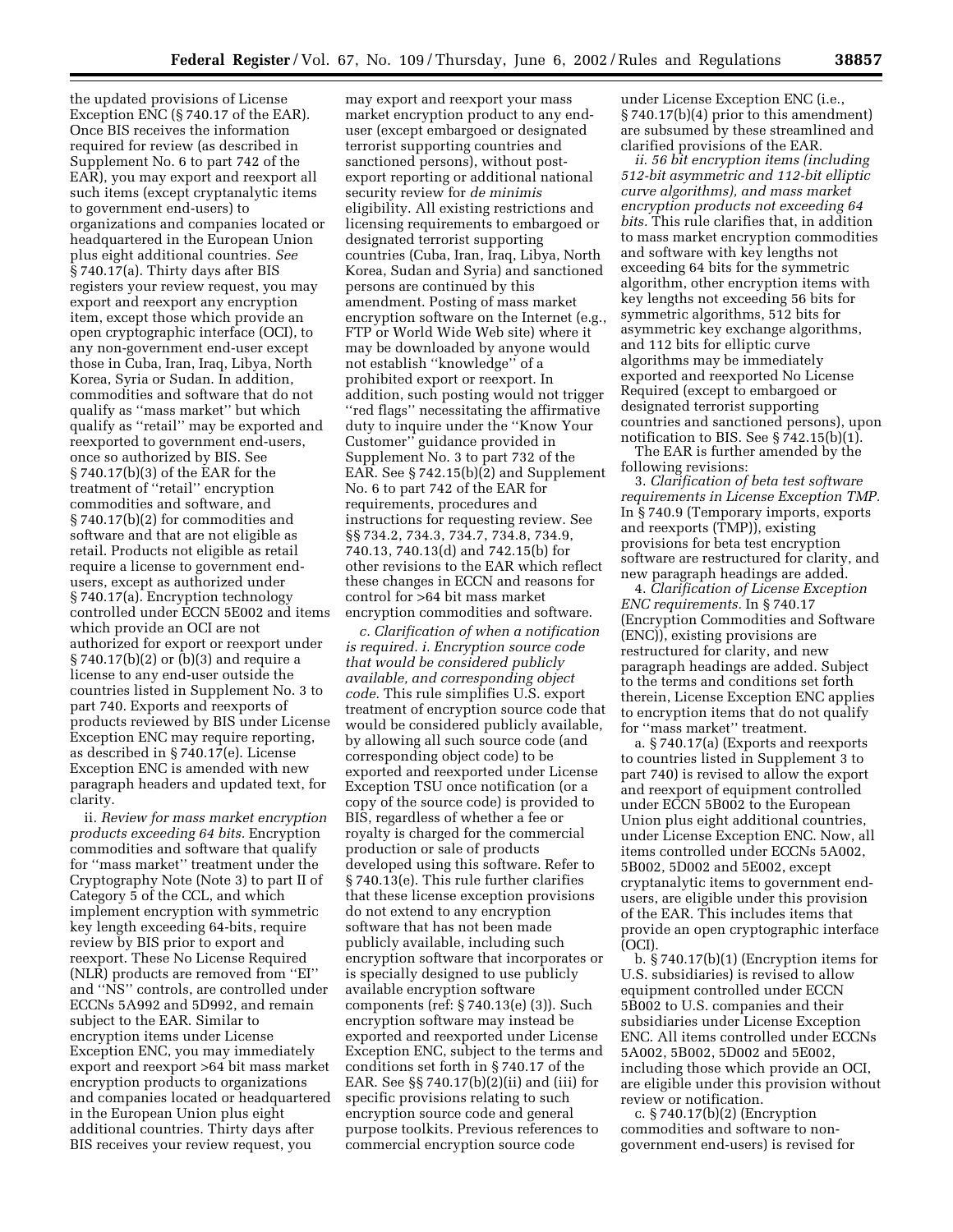clarity. All items controlled under ECCNs 5A002, 5B002 and 5D002, except items that provide an OCI, may be exported to non-government end-users 30 days after BIS receives a completed review request. This includes network infrastructure products, encryption source code (immediately eligible once the review request, including a copy of the source code, is submitted), general purpose toolkits, cryptanalytic items, and other items that do not qualify for ''mass market'' or ''retail'' treatment. This amendment also clarifies that the EAR imposes no additional restrictions on Internet and telecommunications service providers. Exports and reexports of network infrastructure commodities, software and technology to government end-users outside the countries listed in Supplement No. 3 to part 740 continue to require a license.

d. § 740.17(b)(3) (Retail encryption commodities, software and components to government and non-government end-users) is revised and restructured for clarity. New paragraph headers are added, and existing provisions are consolidated. This paragraph clarifies that the following are among the examples of encryption products eligible for retail treatment under License Exception ENC:

i. Encryption commodities and software (including key management products) with key lengths not exceeding 64 bits for symmetric algorithms, 1024 bits for asymmetric algorithms, and 160 bits for elliptic curve algorithms (see § 740.17(b)(3)(ii)(A));

ii. Encryption commodities and software which are limited to allowing foreign-developed encryption products to operate with U.S. products, or which activate encryption functions in other retail products (when the encryption would otherwise remain inoperable, ''dormant'' or disabled) (see §§ 740.17(b)(3)(ii)(C)–(D));

iii. Low-end virtual private networking (VPN) equipment (e.g. with encrypted throughput not exceeding 10 Mbps, or supporting no more than 100 concurrent encrypted tunnels) (see § 740.17(b)(3)(iii)(C));

iv. Applets and web portal software implementing Secure Socket Layer (SSL) encryption (see § 740.17(b)(3)(iii)(F));

v. Network and security management products designed for, bundled with, or pre-loaded on single CPU computers, low-end servers or retail networking products (see § 740.17(b)(3)(iii)(G)); and

vi. Short-range wireless components and software (e.g. with an operating range typically not exceeding 100 meters) based on commercial standards as Bluetooth, Home Radio Frequency (HomeRF) and IEEE 802.11b (''WiFi'')  $(see § 740.17(b)(3)(iii)(H));$ 

e. In § 740.17(b)(4), previous provisions regarding commercial encryption source code are now subsumed by updated provisions for:

i. Encryption source code (and corresponding object code) which would be considered publicly available (refer to § 740.13(e) of the EAR); and

ii. Encryption source code which would not be considered publicly available (i.e., ''company proprietary'' encryption source code). See § 740.17(b)(2)(ii).

This paragraph (b)(4) now crossreferences the *de minimis* provisions of § 734.4 for encryption items controlled under ECCNs 5A002 and 5D002.

f. Previous references to cryptographic interfaces in former § 740.17(b)(5) are now incorporated into the general provisions of License Exception ENC. See § 740.17(a) for cryptographic interface items to the European Union plus eight additional countries, and refer to § 740.17(b)(1) for U.S. subsidiaries. Products which are used to establish a closed cryptographic interface (e.g. signing) continue to be treated as ''retail'' (see § 740.17(b)(3)(ii)(C)).

g. In § 740.17(c) (Reexports and transfers), this rule clarifies that foreigndeveloped products which are designed to operate with U.S. products through a cryptographic interface are subject to the EAR, but do not require review by BIS.

h. In § 740.17(d) (Review requirement), instructions and procedures for submitting review requests for encryption items under License Exception ENC are updated and clarified.

i. In §§ 740.17(d)(2) and (3)(i), existing grandfathering and key length increase provisions are revised, for clarity and consistency with §§ 740.17(a), (b)(2) and (b)(3).

j. § 740.17(e) (Reporting requirements) is restructured for clarity. This rule clarifies that the requirements to report foreign products developed from U.S. source code and toolkits apply only if you know when the foreign product is made available for commercial sale. See § 740.17(e)(3). The previous reporting exemption for ''finance-specific products'' is removed from this section, to clarify that these products may be exported and reexported (except to embargoed or designated terrorist supporting countries and sanctioned persons) under ECCNs 5A992 and 5D992, without review by BIS. Refer to § 742.15(b)(3)(iii). This clarification is made for consistency with the

Wassenaar Arrangement list of dual-use items. Reporting exemptions previously listed in under § 740.17(e)(1) are now listed under § 740.17(e)(4).

5. *Clarification of licensing requirements and policies for encryption items.* In § 742.15(a) (Licensing requirements and policy), existing U.S. licensing requirements and licensing policy provisions, including those pertaining to encryption items under Encryption Licensing Arrangements, are consolidated into clarified provisions § 742.15(a)(1)(i) (Licensing requirements) and § 742.15(a)(1)(ii) (Licensing policy).

6. *Clarification of notification and review requirements for encryption items controlled under ECCN 5A992, 5D992, or 5E992.* § 742.15(b) (Notification and review requirements for encryption items controlled under ECCNs 5A992, 5D992 and 5E992) clarifies when notification or review is required for encryption items not controlled for ''EI'' and ''NS'' reasons under ECCNs 5A002, 5D002 or 5E002.

i. In  $\S 742.15(b)(1)$ , notification requirements for certain encryption items with restricted bit lengths are clarified.

ii. In § 742.15(b)(2), review requirements for >64 bit mass market encryption products are established.

iii. In § 742.15(b)(3), transactions and items which do not require review or notification are described.

iv. § 742.15(b)(4) clarifies that commodities, software and components which activate encryption functions in 56-bit or mass-market products (when the encryption would otherwise remain inoperable, ''dormant'' or disabled), are also controlled under ECCNs 5A992 and 5D992. Commodities and software that ''activate'' dormant 56-bit encryption require notification under § 742.15(b)(1), while commodities and software that ''enable'' mass market products to perform encryption exceeding 64 bits for the symmetric algorithm require review under § 742.15(b)(2).

Note: "Activation" commodities and software that enable ''EI'' controlled encryption functionality (e.g. 128-bit encryption of network infrastructure data communications) are controlled under ECCNs 5A002 and 5D002, and require review under License Exception ENC. Refer to § 740.17 of the EAR. Note that, once an encryption item is activated with ''EI'' controlled encryption functionality, the item is controlled under ECCN 5A002 (if hardware) or 5D002 (if software) and may no longer be exported No License Required under ECCNs 5A992 or 5D992.

v. In § 742.15(b)(5), an illustrative, but by no means exhaustive, list of mass market encryption products is provided.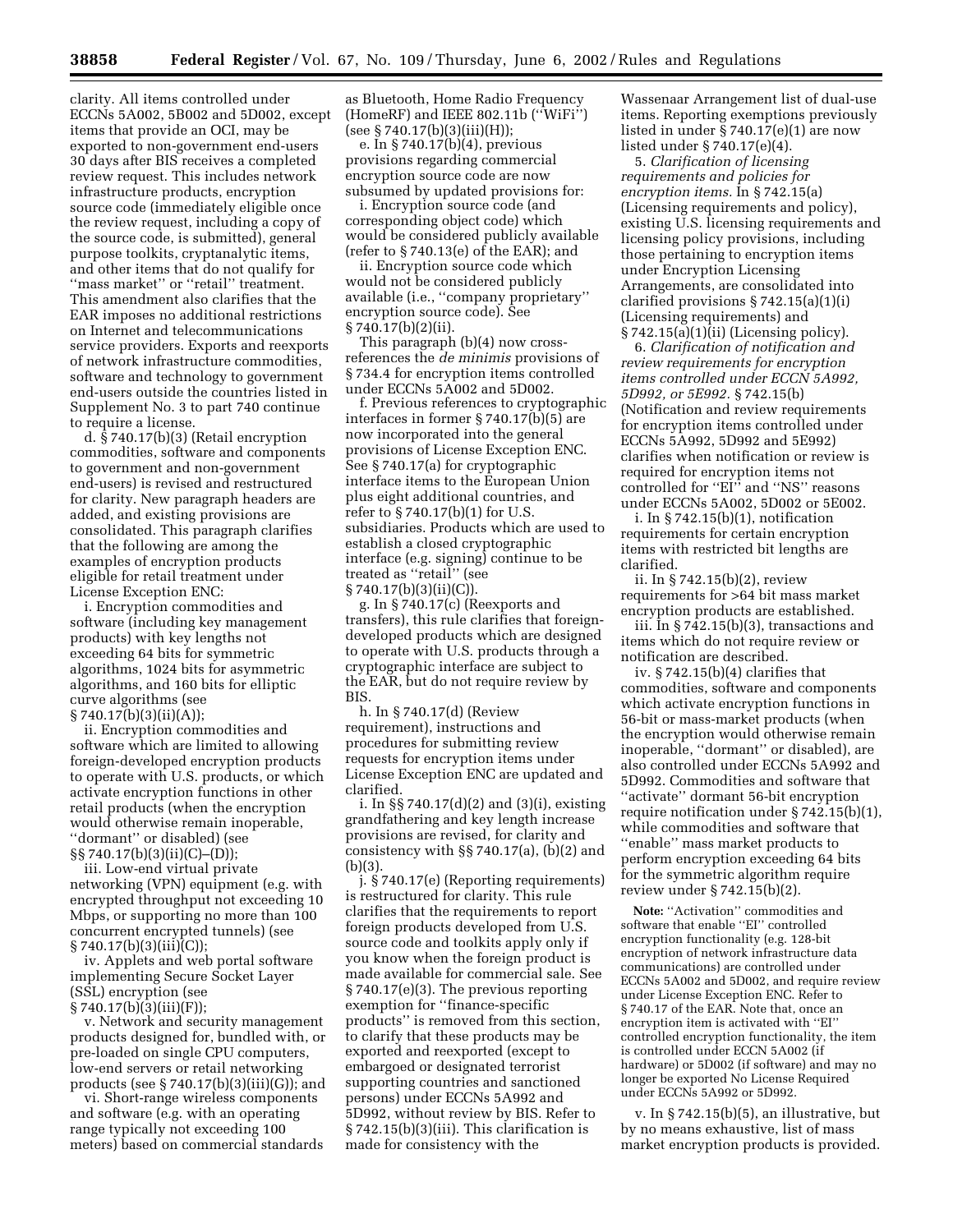7. *Clarification of documentation requirements for submitting review requests for encryption items.* In Supplement No. 6 to part 742 (Guidelines for Submitting Support Documentation Required for Review Requests for Encryption Items), instructions to exporters are updated and clarified. Exporters are instructed to insert the appropriate phrase ''Mass market encryption'' or ''License Exception ENC'' in Block 9 (''Special Purpose'') of the review request. (For compatibility with current application processing systems, exporters should continue to place an ''X'' in the box marked ''Classification Request'' in Block 5: ''Type of Application'.) Support documentation described in this Supplement is required for the review of encryption items.

8. *Clarification to distinguish encryption review requests from classification requests.* In § 748.3 (Classification Requests, Review Requests and Advisory Opinions), existing paragraph (b)(3) is removed and replaced with a new paragraph (d) (''Review requests for encryption items''), to clarify that the process for reviewing encryption items by BIS, in conjunction with the ENC Encryption Request Coordinator, obviates the need for separate classification by BIS.

9. *Definition of* ''*cryptanalytic items*'' *clarified.* In § 772.1 (Definition of Terms), the definition of ''cryptanalytic items'' is updated to incorporate the previous EAR definition of ''cryptanalytic functions''. A technical note is also added to clarify that ''cryptanalytic items'' does not include software designed and limited to protect against malicious computer damage or unauthorized system intrusion (e.g., viruses, worms and trojan horses). Such software is controlled under ECCN 5D992.c.

10. *Revisions to the Cryptography Note and to the explanatory notes in ECCN 5D002.* In Supplement No. 1 to part 774 (the Commerce Control List), the previous 64 bit restriction to the Cryptography Note (Note 3) to Category 5—part II is removed, consistent with the Wassenaar Arrangement list of dualuse items. Explanatory notes to ECCN 5D002 ''Information Security— Software'' are updated, for consistency with the other revised sections of this amendment.

#### **Rulemaking Requirements**

1. This rule has been determined to be not significant for purposes of Executive Order 12866.

2. Notwithstanding any other provision of law, no person is required to respond to, nor shall any person be

subject to a penalty for failure to comply with, a collection of information subject to the requirements of the Paperwork Reduction Act, unless that collection of information displays a currently valid OMB Control Number. This rule involves collections of information subject to the requirements of the Paperwork Reduction Act of 1980 (44 U.S.C. 3501 *et seq.*). These collections have been approved by the Office of Management and Budget under Control Numbers 0694–0088, ''Multi-Purpose Application,'' and 0694–0104, ''Commercial Encryption Items Transferred from the Department of State to the Department of Commerce.'' Collection 0694–0088 carries a burden hour estimate of 45 minutes per manual submission and 40 minutes per electronic submission. Miscellaneous and recordkeeping activities account for 12 minutes per submission. For collection 0694–0104, it is estimated that companies will take 5 minutes to complete notifications for source code under License Exception TSU. It will take companies 15 minutes to complete upgrade notifications. For reporting under License Exception ENC and licenses for encryption items, it will take companies 8 hours to complete semi-annual reporting requirements. Send comments regarding these burden estimates or any other aspect of these collections of information, including suggestions for reducing the burden, to OMB Desk Officer, New Executive Office Building, Washington, DC 20503; and to the Regulatory Policy Division, Bureau of Industry and Security, Department of Commerce, P.O. Box 273, Washington, DC 20044.

3. This rule does not contain policies with Federalism implications as that term is defined in Executive Order 13132.

4. The provisions of the Administrative Procedure Act (5 U.S.C. 553) requiring notice of proposed rulemaking, the opportunity for public participation, and a delay in effective date, are inapplicable because this regulation involves a military and foreign affairs function of the United States (Sec. 5 U.S.C. 553(a)(1)). Further, no other law requires that a notice of proposed rulemaking and an opportunity for public comment be given for this interim final rule. Because a notice of proposed rulemaking and an opportunity for public comment are not required to be given for this rule under 5 U.S.C. 553 or by any other law, the analytical requirements of the Regulatory Flexibility Act (5 U.S.C. 601 *et seq.*) are not applicable.

Therefore, this regulation is issued in interim final form. Although there is no formal comment period, public comments on this regulation are welcome on a continuing basis. Comments should be submitted to Willard Fisher, Regulatory Policy Division, Bureau of Industry and Security, U.S. Department of Commerce, Room 2705, 14th Street and Pennsylvania Avenue, NW., Washington, DC 20230.

## **List of Subjects**

# *15 CFR Parts 732, 740, and 748*

Administrative practice and procedure, Exports, Foreign trade, Reporting and recordkeeping requirements.

#### *15 CFR Parts 734 and 738*

Administrative practice and procedure, Exports, Foreign trade.

*15 CFR Parts 742, 770, and 772*

Exports, Foreign trade.

## *15 CFR Part 774*

Exports, Foreign trade, Reporting and recordkeeping requirements.

Accordingly, Parts 732, 734, 738, 740, 742, 748, 770, 772, and 774 of the Export Administration Regulations (15 CFR Parts 730–799) are amended as follows:

1. The authority citation for 15 CFR Part 732 is revised to read as follows:

**Authority:** 50 U.S.C. app. 2401 *et seq.*; 50 U.S.C. 1701 *et seq.*; E.O. 13026, 61 FR 58767, 3 CFR, 1996 Comp., p. 228; E.O. 13222, 66 FR 44025, August 22, 2001.

1a. The authority citation for 15 CFR Parts 740 and 748 continues to read as follows:

**Authority:** 50 U.S.C. app. 2401 *et seq.*; 50 U.S.C. 1701 *et seq.*; E.O. 13026, 61 FR 58767, 3 CFR, 1996 Comp., p. 228; E.O. 13222, 66 FR 44025, August 22, 2001.

2. The authority citation for 15 CFR Part 734 continues to read as follows:

**Authority:** 50 U.S.C. app. 2401 *et seq.*; 50 U.S.C. 1701 *et seq.*; E.O. 12938, 59 FR 59099, 3 CFR 1994 Comp., p. 950; E.O. 13020, 61 FR 54079, 3 CFR, 1996 Comp., p. 219; E.O. 13026, 61 FR 58767, 3 CFR, 1996 Comp., p. 228; E.O. 13222, 66 FR 44025, August 22, 2001; Notice of November 9, 2001, 66 FR 56965, November 13, 2001.

3. The authority citation for 15 CFR Part 738 continues to read as follows:

**Authority:** 50 U.S.C. app. 2401 *et seq.*; 50 U.S.C. 1701 *et seq.*; 10 U.S.C. 7420; 10 U.S.C. 7430(e); 18 U.S.C. 2510 *et seq.*; 22 U.S.C. 287c; 22 U.S.C. 3201 *et seq.*; 22 U.S.C. 6004; 30 U.S.C. 185(s), 185(u); 42 U.S.C. 2139a; 42 U.S.C. 6212; 43 U.S.C. 1354; 46 U.S.C. app. 466c; 50 U.S.C. app. 5; Sec. 901–911, Pub. L. 106–387; Sec. 221, Pub. L. 107–56; E.O. 13026, 61 FR 58767, 3 CFR, 1996 Comp., p. 228; E.O. 13222, 66 FR 44025, August 22, 2001.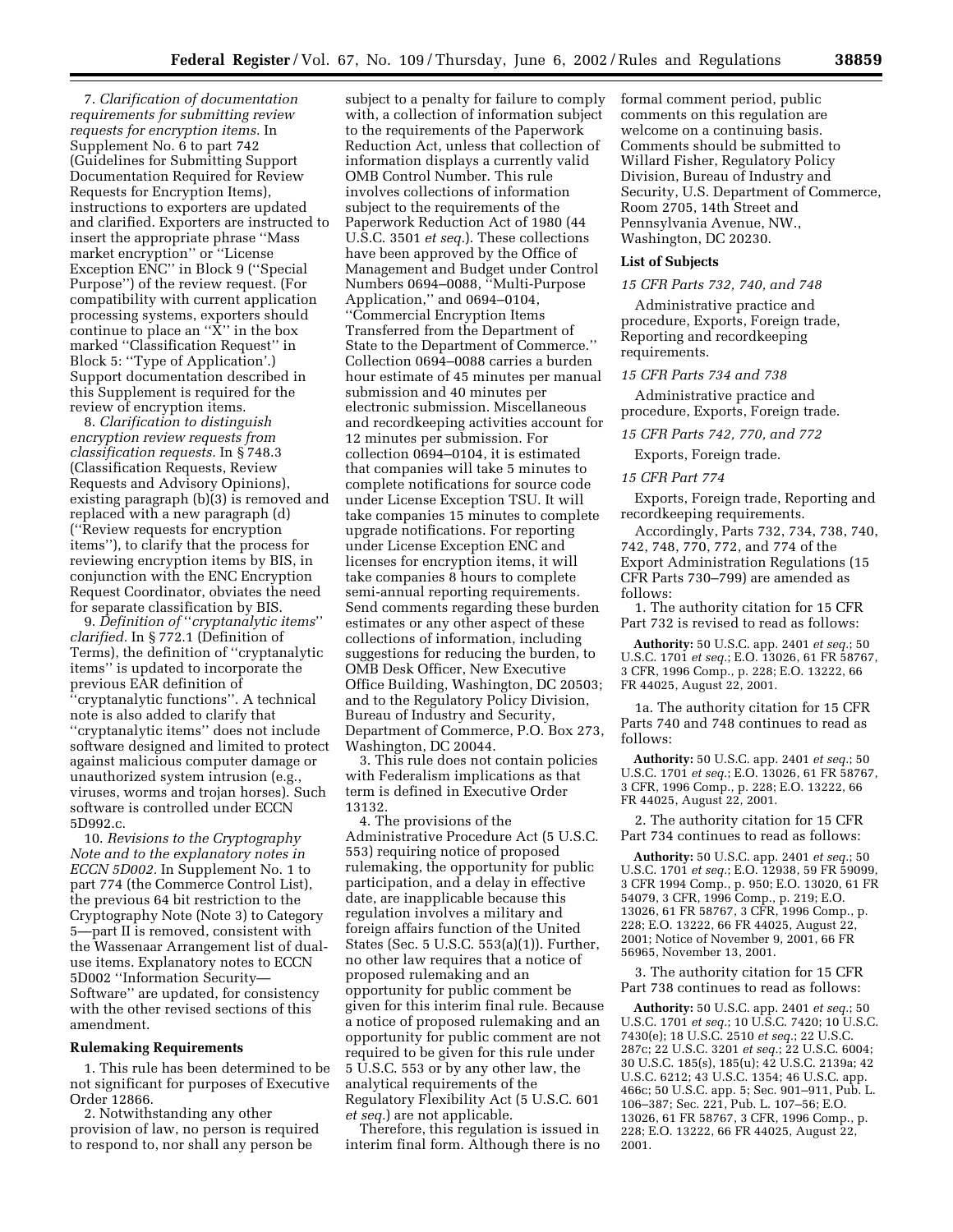4. The authority citation for 15 CFR Part 742 continues to read as follows:

**Authority:** 50 U.S.C. app. 2401 *et seq.*; 50 U.S.C. 1701 *et seq.*; 18 U.S.C. 2510 *et seq.*; 22 U.S.C. 3201 *et seq.*; 42 U.S.C. 2139a; Sec. 901–911, Pub. L. 106–387; Sec. 221, Pub. L. 107–56; E.O. 12058, 43 FR 20947, 3 CFR, 1978 Comp., p. 179; E.O. 12851, 58 FR 33181, 3 CFR, 1993 Comp., p. 608; E.O. 12938, 59 FR 59099, 3 CFR, 1994 Comp., p. 950; E.O. 13026, 61 FR 58767, 3 CFR, 1996 Comp., p. 228; E.O. 13222, 66 FR 44025, August 22, 2001; Notice of November 9, 2001, 66 FR 56965, November 13, 2001.

5. The authority citation for 15 CFR Part 770 continues to read as follows:

**Authority:** 50 U.S.C. app. 2401 *et seq.*; 50 U.S.C. 1701 *et seq.*; E.O. 13222, 66 FR 44025, August 22, 2001.

5a. The authority citation for 15 CFR Part 772 is revised to read as follows:

**Authority:** 50 U.S.C. app. 2401 *et seq.*; 50 U.S.C. 1701 *et seq.*; E.O. 13222, 66 FR 44025, August 22, 2001.

6. The authority citation for 15 CFR Part 774 continues to read as follows:

**Authority:** 50 U.S.C. app. 2401 *et seq.*; 50 U.S.C. 1701 *et seq.*; 10 U.S.C. 7420; 10 U.S.C. 7430(e); 18 U.S.C. 2510 *et seq.*; 22 U.S.C. 287(c); 22 U.S.C. 3201 *et seq.*; 22 U.S.C. 6004; 30 U.S.C. 185(s), 185(u); 42 U.S.C. 2139a; 42 U.S.C. 6212; 43 U.S.C. 1354; 46 U.S.C. app. 466(c); 50 U.S.C. app. 5; Sec. 901–911, Pub. L. 106-387; Sec. 221, Pub. L. 107-56; E.O. 13026, 61 FR 58767, 3 CFR, 1996 Comp., p. 228; E.O. 13222, 66 FR 44025, August 22, 2001.

# **PART 732—[AMENDED]**

7. Section 732.2 is amended by revising the introductory text of paragraph (d) to read as follows:

#### **§ 732.2 Steps regarding scope of the EAR.**

\* \* \* \* \* (d) *Step 4: Foreign-made items incorporating less than the de minimis level of U.S. parts, components, and materials.* This step is appropriate only for items that are made outside the United States and not currently in the United States. Note that the following encryption items are subject to the EAR even if they incorporate less than the de minimis level of U.S. content: encryption items controlled for ''EI'' reasons under ECCN 5A002, 5D002 or 5E002 on the Commerce Control List (Supplement No. 1 to Part 774 of the EAR) and mass market encryption commodities and software, described in the Cryptography Note (Note 3) in Category 5—Part 2 (''Information Security'') of the Commerce Control List, that have not been reviewed by BIS and released from the ''EI'' and ''NS'' controls of ECCN 5A002 or 5D002 in accordance with the requirements

described in § 742.15(b)(2) of the EAR. Exporters may, as part of a review request, ask that certain 5A002 and 5D002 parts, components and software also be made eligible for *de minimis* treatment (see § 734.4(b) of the EAR). The review of *de minimis* eligibility will take into account U.S. national security interests.

\* \* \* \* \* 8. Section 732.3 is amended by revising paragraph (e)(2) to read as follows:

## **§ 732.3 Steps regarding the ten general prohibitions.**

\* \* \* \* \* (e) \* \* \*

(2) *Guidance for calculations.* For guidance on how to calculate the U.S. controlled content, refer to Supplement No. 2 to part 734 of the EAR. Note that under certain rules issued by the Office of Foreign Assets Control, certain exports from abroad by U.S.-owned or controlled entities may be prohibited notwithstanding the *de minimis* provisions of the EAR. In addition, the *de minimis* exclusions from the parts and components rule do not relieve U.S. persons of the obligation to refrain from supporting the proliferation of weapons of mass-destruction and missiles as provided in General Prohibition Seven (U.S. Person Proliferation Activity) described in § 736.2(b)(7) of the EAR. Note that foreign-made items that incorporate U.S.-origin items controlled for ''EI'' reasons under ECCN 5A002, 5D002 or 5E002 on the Commerce Control List (Supplement No.1 to Part 774 of the EAR) are subject to the EAR even if they incorporate less than the *de minimis* level of U.S. content. However, exporters may, as part of a review request, ask that certain 5A002 and 5D002 parts, components and software also be made eligible for *de minimis* treatment (see § 734.4(b) of the EAR). \* \* \* \* \*

## **PART 734—[AMENDED]**

9. Section 734.2 is amended by revising paragraph (b)(9)(ii) and the introductory text of paragraph (b)(9)(iii) to read as follows:

## **§ 734.2 Important EAR terms and principles.**

- \* \* \* \* \*
	- (b) \* \* \*
	- (9) \* \* \*
	- $(i) * * * *$

(ii) The export of encryption source code and object code software controlled for ''EI'' reasons under ECCN 5D002 on the Commerce Control List (see Supplement No. 1 to part 774 of the EAR) includes downloading, or causing the downloading of, such software to locations (including electronic bulletin boards, Internet file transfer protocol, and World Wide Web sites) outside the U.S., or making such software available for transfer outside the United States, over wire, cable, radio, electro-magnetic, photo optical, photoelectric or other comparable communications facilities accessible to persons outside the United States, including transfers from electronic bulletin boards, Internet file transfer protocol and World Wide Web sites, unless the person making the software available takes precautions adequate to prevent unauthorized transfer of such code. See §740.13(e) of the EAR for notification requirements for exports or reexports of encryption source code and object code software considered to be publicly available consistent with the provisions of § 734.3(b)(3) of the EAR.

(iii) Subject to the General Prohibitions described in part 736 of the EAR, such precautions for Internet transfers of products eligible for export under § 740.17 (b)(2) of the EAR (encryption software products, certain encryption source code and general purpose encryption toolkits) shall include such measures as:

10. Section 734.3 is amended by revising paragraph (b)(3) introductory text to read as follows:

#### **§ 734.3 Items subject to the EAR.**

\* \* \* \* \*

\* \* \* \* \* (b) \* \* \*

\* \* \* \* \*

(3) Publicly available technology and software, except software controlled for ''EI'' reasons under ECCN 5D002 on the Commerce Control List and mass market encryption software with symmetric key length exceeding 64-bits controlled under ECCN 5D992, that:

11. Section 734.4 is amended by revising paragraph (b) to read as follows:

### **§ 734.4 De minimis U.S. content.**

\* \* \* \* \*

(b) There is no *de minimis* level for foreign-made items that incorporate U.S.-origin items controlled for ''EI'' reasons under ECCN 5A002, 5D002 or 5E002 on the Commerce Control List (Supplement No. 1 to Part 774 of the EAR). However, exporters may, as part of an encryption review request, ask that software controlled under ECCN 5D002 and eligible for export under the ''retail'' or ''source code'' provisions of license exception ENC, and parts and components controlled under ECCN 5A002, be made eligible for *de minimis*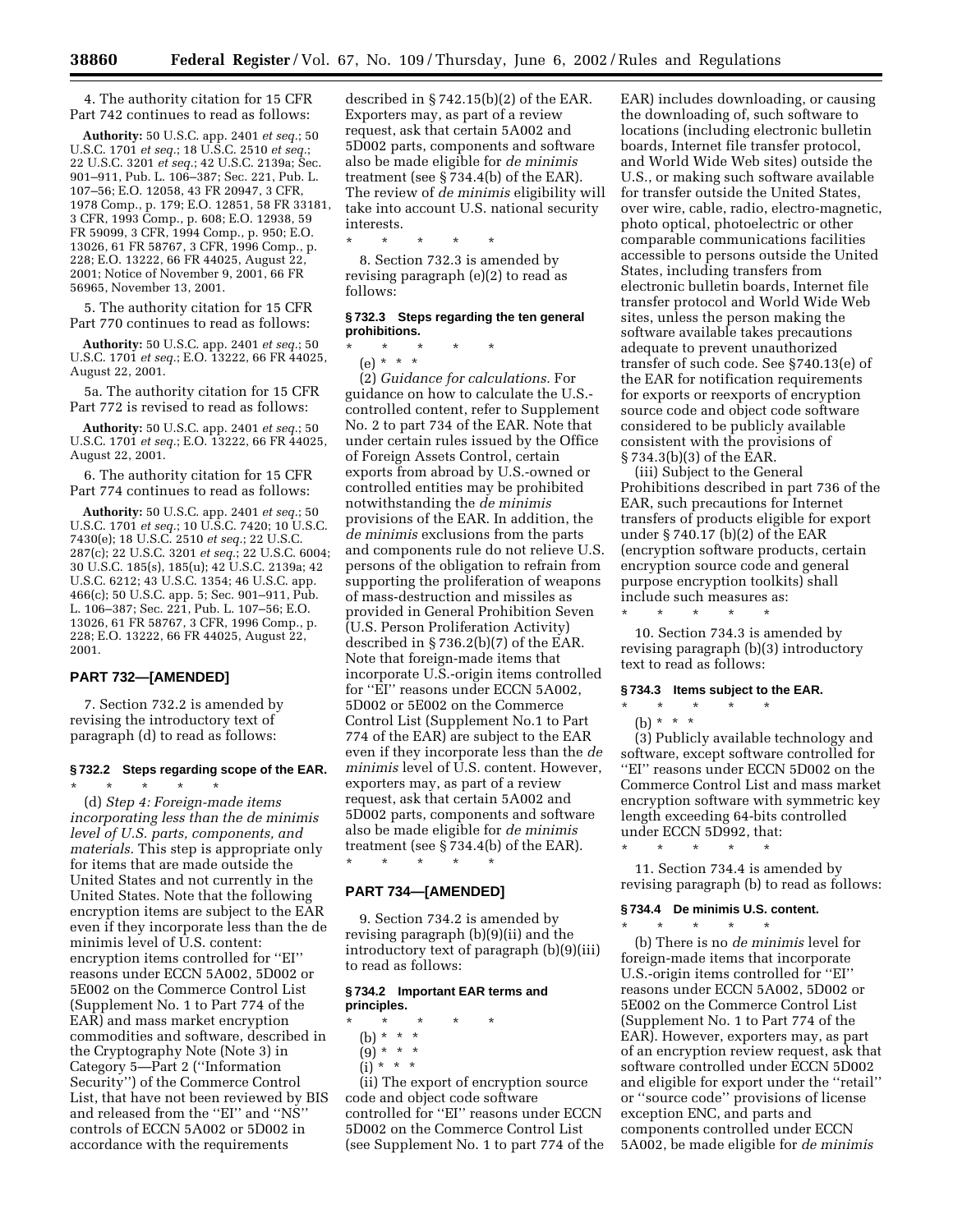treatment. The review of *de minimis* eligibility will take U.S. national security interests into account. Certain encryption items controlled under ECCNs 5A992, 5D992 and 5E992 are not eligible for *de minimis* treatment, unless exporters have complied with the applicable notification or review requirements described in § 742.15(b)(1) and (b)(2) of the EAR. Encryption items controlled by ECCN 5A992, 5D992 or 5E992 and described in § 742.15(b)(3) of the EAR are not subject to these notification or review requirements.

\* \* \* \* \*

12. Section 734.7 is amended by revising paragraph (c) to read as follows:

## **§ 734.7 Published information and software.**

\* \* \* \* \* (c) Notwithstanding paragraphs (a) and (b) of this section, note that encryption software controlled under ECCN 5D002 for ''EI'' reasons on the Commerce Control List and mass market encryption software with symmetric key length exceeding 64-bits controlled under ECCN 5D992 remain subject to the EAR. *See* § 740.13(e) of the EAR for certain exports and reexports under license exception.

13. Section 734.8 is amended by revising paragraph (a) to read as follows:

## **§ 734.8 Information resulting from fundamental research.**

(a) *Fundamental research.* Paragraphs (b) through (d) of this section and § 734.11 of this part provide specific rules that will be used to determine whether research in particular institutional contexts qualifies as ''fundamental research''. The intent behind these rules is to identify as ''fundamental research'' basic and applied research in science and engineering, where the resulting information is ordinarily published and shared broadly within the scientific community. Such research can be distinguished from proprietary research and from industrial development, design, production, and product utilization, the results of which ordinarily are restricted for proprietary reasons or specific national security reasons as defined in § 734.11(b) of this part. (See Supplement No. 1 to this part, Question D(8)). Note that the provisions of this section do not apply to encryption software controlled under ECCN 5D002 for ''EI'' reasons on the Commerce Control List (Supplement No. 1 to Part 774 of the EAR) or to mass market encryption software with symmetric key length exceeding 64-bits controlled under ECCN 5D992. *See* § 740.13(e) of the EAR for certain

exports and reexports under license exception.

\* \* \* \* \*

14. Section 734.9 is revised to read as follows:

## **§ 734.9 Educational Information.**

''Educational information'' referred to in § 734.3(b)(3)(iii) of this part is not subject to the EAR if it is released by instruction in catalog courses and associated teaching laboratories of academic institutions. Dissertation research is discussed in § 734.8(b) of this part. (Refer to Supplement No. 1 to this part, Question  $C(1)$  through  $C(6)$ ). Note that the provisions of this section do not apply to encryption software controlled under ECCN 5D002 for ''EI'' reasons on the Commerce Control List or to mass market encryption software with symmetric key length exceeding 64-bits controlled under ECCN 5D992. *See* § 740.13(e) of the EAR for certain exports and reexports under license exception.

15. Section 738.4 is amended by revising paragraph  $(a)(2)(ii)(B)$  to read as follows:

## **§ 738.4 Determining whether a license is required.**

- $(a) * * * *$
- $(2) * * * *$
- $(ii) * * * *$

(B) If no, a license is not required based on the particular Reason for Control and destination. Provided that General Prohibitions Four through Ten do not apply to your proposed transaction and that any applicable notification or review requirements described in  $\S 742.15(b)(1)$  and  $(b)(2)$  of the EAR have been met for certain encryption items controlled under ECCNs 5A992, 5D992 and 5E992, you may effect your shipment using the symbol ''NLR''. Proceed to parts 758 and 762 of the EAR for information on export clearance procedures and recordkeeping requirements. Note that although you may stop after determining a license is required based on the first Reason for Control, it is best to work through each applicable Reason for Control. A full analysis of every possible licensing requirement based on each applicable Reason for Control is required to determine the most advantageous License Exception available for your particular transaction and, if a license is required, ascertain the scope of review conducted by BIS on your license application.

\* \* \* \* \*

#### **PART 740—[AMENDED]**

16. Section 740.9 is amended by revising paragraph (c) to read as follows:

## **§ 740.9 Temporary imports, exports and reexports (TMP).**

\* \* \* \* \* (c) *Exports of beta test software.* (1) *Scope.* The provisions of this paragraph (c) authorize exports and reexports to eligible countries of beta test software intended for distribution to the general public.

(2) *Eligible countries.* Encryption software controlled under ECCN 5D002 is not eligible for export or reexport to Cuba, Iran, Iraq, Libya, North Korea, Sudan or Syria under the provisions of this paragraph (c). All other beta test software is eligible for export or reexport to all destinations, except Cuba, Iran, Iraq, Libya, and Sudan under the provisions of this paragraph (c).

(3) *Eligible software.* All software that is controlled by the Commerce Control List (Supplement No.1 to part 774 of the EAR), and under Commerce licensing jurisdiction, is eligible for export and reexport, subject to the restrictions of this paragraph (c). Encryption software controlled for ''EI'' reasons under ECCN 5D002 is eligible for export and reexport under this paragraph (c), provided that the exporter has submitted the information described in paragraph (c)(8) of this section by the time of export. Final encryption products produced by the testing consignee are subject to any applicable provisions in § 742.15(b)(2) of the EAR (for mass market encryption commodities and software with symmetric key length exceeding 64-bits) or § 740.17 of the EAR (License Exception ENC), including review and reporting requirements.

(4) *Conditions for use.* Exports or reexports of beta test software programs under the provisions of this paragraph (c) must meet all of the following conditions:

(i) The software producer intends to market the software to the general public after completion of the beta testing, as described in the General Software Note (see Supplement 2 to part 774 of the EAR) or the Cryptography Note in Category 5, Part 2 (''Information Security'') of the Commerce Control List (see Supplement No.1 to part 774 of the EAR);

(ii) The software producer provides the software to the testing consignee free-of-charge or at a price that does not exceed the cost of reproduction and distribution; and

(iii) The software is designed for installation by the end-user without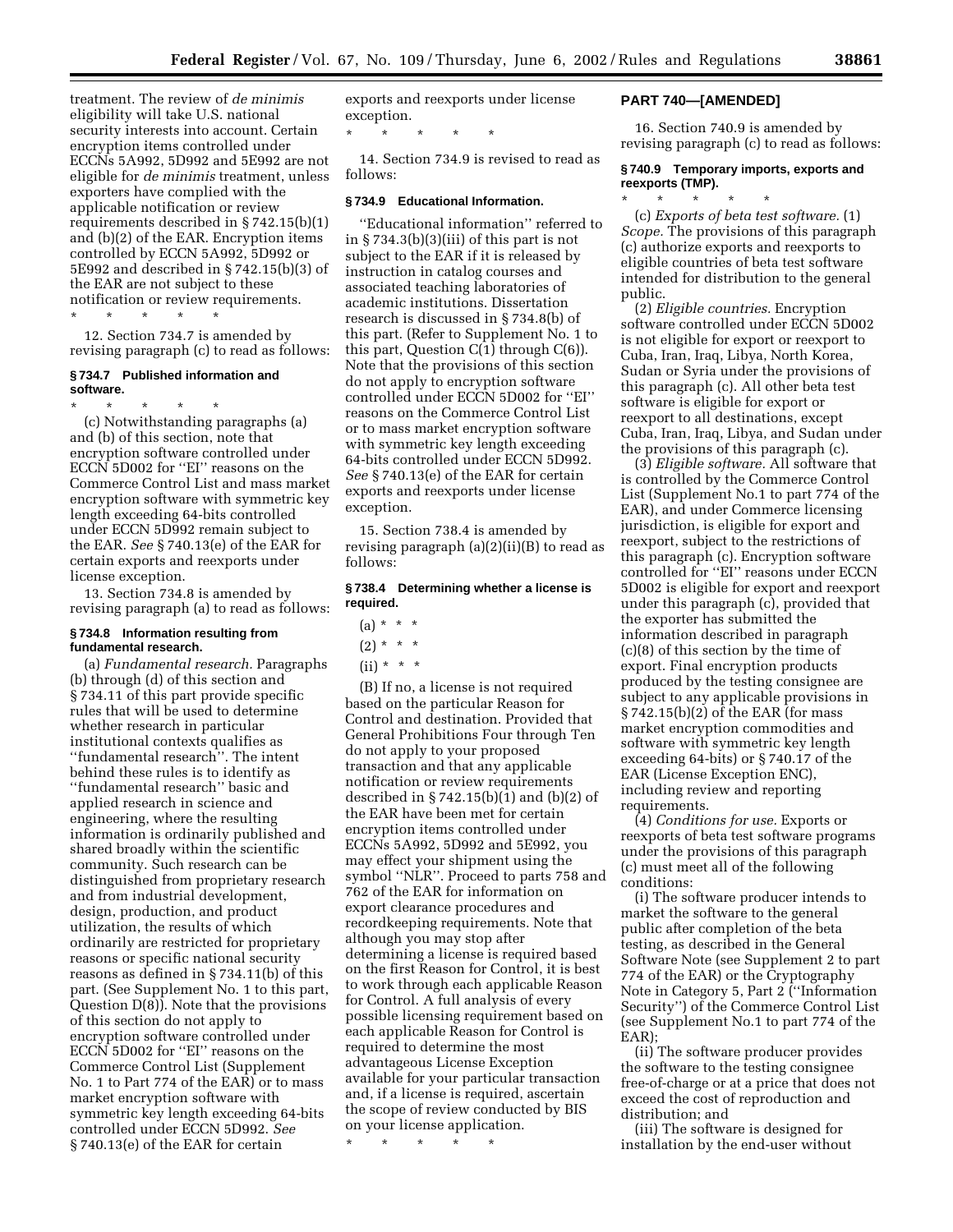further substantial support from the supplier.

(5) *Importer Statement.* Prior to exporting or reexporting any eligible software under this paragraph (c), the exporter or reexporter must obtain the following statement from the testing consignee, which may be included in a contract, non-disclosure agreement, or other document that identifies the importer, the software to be exported, the country of destination, and the testing consignee.

''We certify that this beta test software will only be used for beta testing purposes, and will not be rented, leased, sold, sublicensed, assigned, or otherwise transferred. Further, we certify that we will not transfer or export any product, process, or service that is the direct product of the beta test software.''

(6) *Use limitations.* Only testing consignees that provide the importer statement required by paragraph (c)(5) of this section may execute any beta test software that was exported or reexported to them under the provisions of this paragraph (c).

(7) *Return or disposal of software.* All beta test software exported must be destroyed abroad or returned to the exporter within 30 days of the end of the beta test period as defined by the software producer or, if the software producer does not define a test period, within 30 days of completion of the consignee's role in the test. Among other methods, this requirement may be satisfied by a software module that will destroy the software and all its copies at or before the end of the beta test period.

(8) *Notification and reporting of beta test encryption software.* (i) *Notification.* For beta test encryption software eligible under this license exception, you must submit to BIS, by the time of export, the information described in paragraphs (a) through (e) of Supplement 6 to part 742 of the EAR. Submit your notification by email to BIS at crypt@bis.doc.gov, and provide a copy of the notification to the ENC Encryption Request Coordinator at enc@ncsc.mil.

(ii) *Reporting.* For beta test encryption software eligible under this license exception, the exporter must submit the names and addresses of the testing consignees (except names and addresses of individual consumers) and the name and version of the beta software consistent with § 740.17(e)(5) of the EAR.

17. Section 740.13 is amended by revising the introductory text, by revising paragraphs (d)(1) and (d)(2), and by revising paragraph (e) to read as follows:

#### **§ 740.13 Technology and software unrestricted (TSU).**

This license exception authorizes exports and reexports of operation technology and software; sales technology and software; software updates (bug fixes); ''mass market'' software subject to the General Software Note; and encryption source code (and corresponding object code) that would be considered publicly available under § 734.3(b)(3) of the EAR. Note that encryption software subject to the EAR is not subject to the General Software Note (see paragraph (d)(2) of this section).

\* \* \* \* \*

(d) *General Software Note:* ''*mass market*'' *software. (1) Scope.* The provisions of paragraph (d) authorize exports and reexports of ''mass market'' software subject to the General Software Note (see Supplement No. 2 to part 774 of the EAR; also referenced in this section).1

(2) *Exclusions.* The provisions of this paragraph (d) are not available for encryption software controlled for ''EI'' reasons under ECCN 5D002 or for encryption software with symmetric key length exceeding 64-bits that qualifies as mass market encryption software under the criteria in the Cryptography Note (Note 3) of Category 5, Part 2, of the Commerce Control List (Supplement No. 1 to Part 774 of the EAR). (Once such mass market encryption software has been reviewed by BIS and released from "EI" and "NS" controls pursuant to § 742.15(b)(2) of the EAR, it is controlled under ECCN 5D992 and is thus outside the scope of License Exception TSU.) *See* § 742.15(b)(2) of the EAR for exports and reexports of mass market encryption products controlled under ECCN 5D992.

\* \* \* \* \* (e) *Encryption source code (and corresponding object code).* (1) *Scope.* The provisions of paragraph (e) of this section authorize exports and reexports, without review, of encryption source code controlled under ECCN 5D002 that would be considered publicly available under § 734.3(b)(3) of the EAR, and corresponding object code resulting from the compiling of such source code.

(2) *Eligible Software.* Encryption source code is eligible for export and reexport under License Exception TSU, provided that it would be considered publicly available under § 734.3(b)(3) of the EAR. Such encryption source code

is eligible for License Exception TSU even if it is subject to an express agreement for the payment of a licensing fee or royalty for commercial production or sale of any product developed using the source code. Corresponding object code resulting from the compiling of such source code is also eligible for License Exception TSU treatment if such object code would also be considered publicly available under § 734.3(b)(3) of the EAR.

(3) *Restrictions.* Encryption software controlled under ECCN 5D002 that would not be considered publicly available, but which incorporates or is specially designed to use encryption software that would be considered publicly available, is not eligible for export or reexport under this paragraph (e).

(4) *Country restrictions.* You may not knowingly export or reexport source code, corresponding object code or products developed with this source code to Cuba, Iran, Iraq, Libya, North Korea, Sudan or Syria.

(5) *Notification requirement.* You must provide BIS written notification of the Internet location (e.g., URL or Internet address) of the source code or a copy of the source code by the time of export. Submit the notification by email to BIS at crypt@bis.doc.gov, and provide a copy of the notification to the ENC Encryption Request Coordinator at enc@ncsc.mil.

(6) ''*Knowledge*'' *of a prohibited export or reexport.* Posting of source code or corresponding object code on the Internet (e.g., FTP or World Wide Web site) where it may be downloaded by anyone would not establish ''knowledge'' of a prohibited export or reexport. *See* § 740.13(e)(4) of the EAR for prohibited knowing exports to Cuba, Iran, Iraq, Libya, North Korea, Sudan and Syria. In addition, such posting would not trigger ''red flags'' necessitating the affirmative duty to inquire under the ''Know Your Customer'' guidance provided in Supplement No. 3 to part 732 of the EAR.

18. Section 740.17 is revised to read as follows:

#### **§ 740.17 Encryption commodities and software (ENC).**

License Exception ENC authorizes the export and reexport of encryption items controlled under ECCN 5A002, 5D002 or 5E002, and ''information security'' test, inspection, and production equipment controlled under ECCN 5B002. Encryption items exported and reexported under License Exception ENC remain subject to ''EI'' controls. No encryption items may be exported or

<sup>1</sup> ''Mass market'' software may fall under the classification of ''general use'' software for export clearance purposes. Exporters should consult the Census Bureau FTSR for possible SED requirements.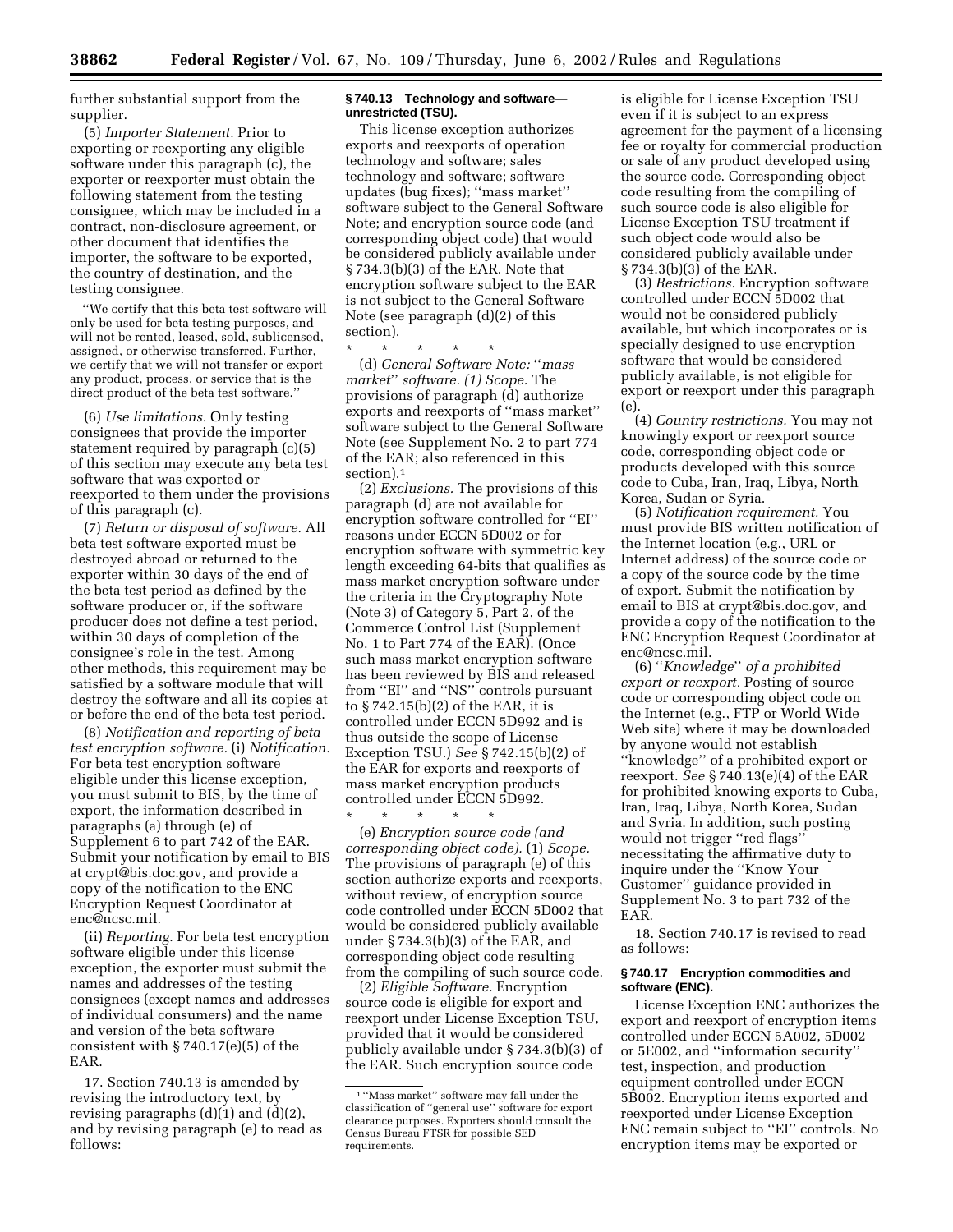reexported, under this license exception, to countries listed in Country Group E:1 of Supplement No. 1 to this Part—this includes exports and reexports (as defined in § 734.2 of the EAR) of encryption source code and technology to nationals of these countries. Review and reporting requirements apply to certain exports under this license exception (paragraph (d) of this section describes how to submit encryption items for review; paragraph (e) of this section describes which exports are subject to reporting requirements). Certain exports and reexports to government end-users are authorized under paragraphs (a) and (b)(3) of this section. Section 772.1 of the EAR defines the term ''government end-user'' as it applies to encryption items. Section 742.15 of the EAR describes the license requirements and policies that apply to exports and reexports of encryption items.

(a) *Exports and reexports to countries listed in Supplement 3 to this part.* Encryption items controlled under ECCN 5A002, 5D002 or 5E002 (except cryptanalytic items as defined in Part 772 of the EAR), and ''information security'' test, inspection, and production equipment controlled under ECCN 5B002, are authorized for immediate export and reexport to government and non-government endusers located in the countries listed in Supplement 3 to this part 740, subject to the review requirements described in paragraph (d) of this section. Cryptanalytic items are authorized to non-government end-users, only, under this paragraph (a). Encryption items and ''information security'' test, inspection, and production equipment may also be exported or reexported to any destination eligible under this license exception for the internal use of foreign subsidiaries or offices of firms, organizations and governments headquartered in Canada or in countries listed in Supplement 3 to this part 740. (Note that License Exception ENC prohibits exports and reexports of encryption source code and technology to nationals of countries listed in Country Group E:1 of Supplement No. 1 to this part.) Before you export an item for the first time under this license exception, you must submit to BIS and the ENC Encryption Request Coordinator a review request for that item, as described in paragraph (d) of this section. See paragraph (e) of this section for applicable semi-annual reporting requirements.

(b) *Exports and reexports to all other eligible countries.* (1) *Encryption items for U.S. subsidiaries.* Exports and reexports of encryption items controlled

under ECCN 5A002, 5D002 or 5E002 and ''information security'' test, inspection, and production equipment controlled under ECCN 5B002, are authorized under this license exception, without review, to foreign subsidiaries of U.S. companies for any end-use not prohibited elsewhere in the EAR. This paragraph (b)(1) also authorizes exports and reexports by U.S. companies and their subsidiaries of any such items (including encryption source code and technology), to foreign nationals working as contractors, interns or employees of said U.S. companies and their subsidiaries, provided that the items are for internal company use, including the development of new products. (Note that License Exception ENC prohibits exports and reexports of encryption source code and technology to nationals of countries listed in Country Group E:1 of Supplement No. 1 to this part). All items produced or developed by U.S. subsidiaries with encryption commodities, software and technology exported under this paragraph (b)(1) are subject to the EAR and require review and authorization before any sale or retransfer outside of the U.S. company.

(2) *Encryption commodities and software to non-government end-users.* Thirty days after registration of a completed review request by BIS (''registration'' is defined in § 750.4(a)(2) of the EAR), encryption commodities, software and components controlled under ECCN 5A002 or 5D002 (except such items which provide an open cryptographic interface, as defined in part 772 of the EAR), and ''information security'' test, inspection, or production equipment controlled under ECCN 5B002, are authorized for export or reexport to any individual, commercial firm or other non-government end-user located outside the countries listed in Supplement 3 to this part 740. The thirty days may not include any time that your review request was on hold without action. To request authorization under the provisions of this paragraph (b)(2), you must submit to BIS and the ENC Encryption Request Coordinator a review request as described in paragraph (d) of this section. See paragraph (e) of this section for applicable semi-annual reporting requirements. Encryption commodities and software eligible for export or reexport under this paragraph (b)(2) include, but are not limited to, the following:

(i) Network infrastructure products, such as high end routers or switches designed for large volume communications, and specially designed software, parts, and

components thereof (including commodities and software which activate or enable cryptographic functionality in network infrastructure products that would otherwise remain disabled);

(ii) Encryption source code that would not be considered publicly available for export or reexport under License Exception TSU. (You may immediately export and reexport such encryption source code under License Exception ENC, provided that you have submitted a review request, including a copy of your source code, to BIS and the ENC Encryption Request Coordinator. Note that License Exception ENC prohibits exports and reexports of encryption source code to countries listed in Country Group E:1 of Supplement No. 1 to this part, or to nationals of these countries.);

(iii) General purpose toolkits;

(iv) Cryptanalytic items (as defined in part 772 of the EAR);

(v) Commodities, software and components not otherwise authorized for export as mass market or retail.

(3) *Retail encryption commodities, software and components to government and non-government end-users.* Thirty days after registration of a completed review request by BIS ("registration" is defined in  $\S 750.4(a)(2)$  of the EAR), retail encryption commodities, software and components controlled under ECCN 5A002 or 5D002 are authorized for export and reexport to any individual, commercial firm or other nongovernment end-user located outside the countries listed in Supplement 3 to this part 740. The thirty days may not include any time that your review request was on hold without action. Once BIS has completed its review and authorizes your encryption commodities, software, and components for export or reexport as retail encryption items under License Exception ENC, you may also export or reexport these items to government endusers. To request authorization under the provisions of this paragraph (b)(3), you must submit to BIS and the ENC Encryption Request Coordinator a review request as described in paragraph (d) of this section. See paragraph (e) of this section for applicable semi-annual reporting requirements.

(i) *Retail eligibility criteria.* Retail encryption commodities and software are products and components:

(A) Generally available to the public by means of any of the following:

(*1*) Are sold in tangible form through retail outlets independent of the manufacturer;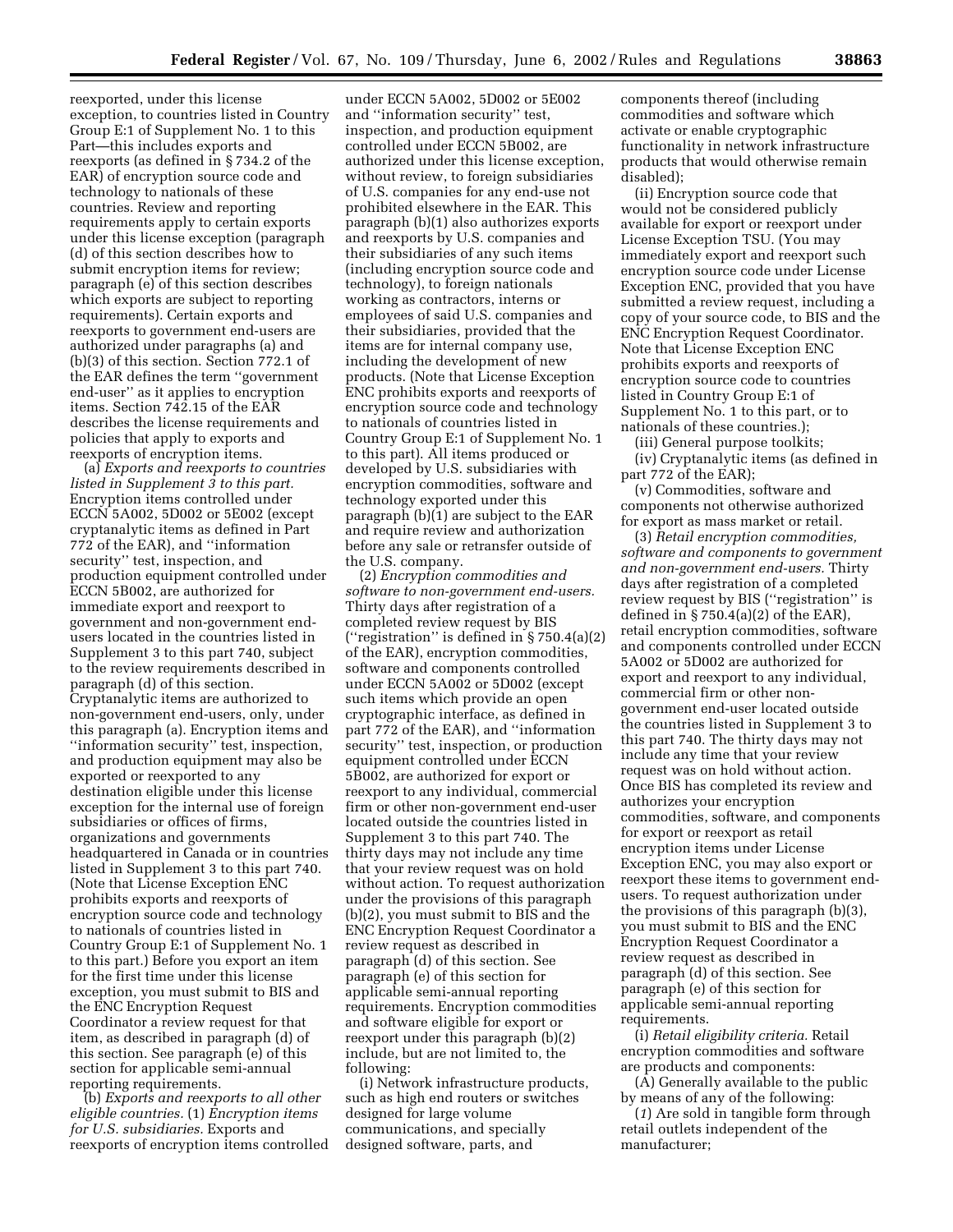(*2*) Are specially designed for individual consumer use; or

(*3*) Are sold or will be sold in large volume, without restriction, through mail order transactions, electronic transactions, or telephone call transactions; and

(B) Meeting all of the following:

(*1*) The cryptographic functionality cannot be easily changed by the user;

(*2*) Substantial support is not required for installation and use; and

(*3*) The cryptographic functionality has not been modified or customized to customer specification.

(ii) *Additional types of retail encryption products.* The following products will also be considered to be retail encryption products:

(A) Encryption commodities and software (including key management products) with key lengths not exceeding 64 bits for symmetric algorithms, 1024 bits for asymmetric key exchange algorithms, and 160 bits for elliptic curve algorithms. (You may immediately export or reexport such encryption commodities and software as retail items upon submitting a completed review request to BIS and the ENC Encryption Request Coordinator, in accordance with the requirements described in paragraph (d) of this section);

(B) Encryption products and networkbased applications that provide equivalent functionality to other mass market or retail encryption commodities and software (refer to the Cryptography Note (Note 3) to part II of Category 5 of the CCL for the definition of mass market encryption commodities and software);

(C) Encryption products that are limited to allowing foreign-developed cryptographic products to operate with U.S. products (e.g. signing). No review of the foreign-developed cryptography is required;

(D) Encryption commodities and software that activate or enable cryptographic functionality in retail encryption products which would otherwise remain disabled.

(iii) *Examples of eligible retail encryption products:* Subject to the retail eligibility criteria in paragraph (b)(3)(i) of this section, retail encryption items include, but are not limited to, the following:

(A) General purpose operating systems that do not qualify as mass market;

(B) Non-programmable encryption chips, and chips that are constrained by design for retail products;

(C) Retail networking products, such as low-end routers, firewalls, and virtual private networking (VPN) equipment designed for small office or home use;

(D) Desktop applications (e.g. e-mail, browsers, games, word processing, database, financial applications or utilities) that do not qualify as mass market;

(E) Programmable database management systems and associated application servers;

(F) Low-end servers and applicationspecific servers (including client-server applications, e.g. Secure Socket Layer (SSL)-based web applications and applets, servers, and portals);

(G) Network and security management products designed for, bundled with, or pre-loaded on single CPU computers, low-end servers or retail networking products; and

(H) Short-range wireless components and software that do not qualify as mass market. Products that would be controlled under ECCN 5A002 or 5D002, only because they incorporate components or software which provide short-range wireless encryption functions, may be exported or reexported under the retail provisions of License Exception ENC, without review or reporting.

(4) *Reviews for de minimis eligibility:* Items controlled for ''EI'' reasons under ECCN 5A002, 5D002 or 5E002 are not eligible for *de minimis* treatment under § 734.4 of the EAR. However, exporters may, as part of a review request, ask that U.S.-origin retail encryption software controlled under ECCN 5D002 and U.S. origin parts and components controlled under ECCN 5A002, that are incorporated in foreign-made items, be made eligible for *de minimis* treatment. The review of *de minimis* eligibility for such items will take U.S. national security interests into account.

(c) *Reexports and transfers.* U.S. or foreign distributors, resellers or other entities who are not original manufacturers of encryption commodities and software are permitted to use License Exception ENC only in instances where the export or reexport meets the applicable terms and conditions of this section. Transfers of encryption items listed in paragraph (b) of this section to government end-users, or for government end-uses, within the same country are prohibited, unless otherwise authorized by license or license exception. Foreign products developed with or incorporating U.S. origin encryption source code, components or toolkits remain subject to the EAR, but do not require review (for encryption reasons) by BIS. These products can be exported or reexported under License Exception ENC without notification and without further

authorization (for encryption reasons) from BIS. Such products include foreign-developed products that are designed to operate with U.S. products through a cryptographic interface.

(d) *Review requirement.* (1) *Review request procedures.* To request review of your encryption products under License Exception ENC, you must submit to BIS and to the ENC Encryption Request Coordinator the information described in paragraphs (a) through (e) of Supplement 6 to part 742 of the EAR (Guidelines for Submitting Review Requests for Encryption Items). Review requests must be submitted on Form BIS–748P (Multipurpose Application), or its electronic equivalent, as described in § 748.3 of the EAR. To ensure that your review request is properly routed, insert the phrase ''License Exception ENC'' in Block 9 (Special Purpose) of the application form and place an ''X'' in the box marked ''Classification Request'' in Block 5 (Type of Application)—Block 5 does not provide a separate item to check for the submission of encryption review requests. Failure to properly complete these items may delay consideration of your review request. Review requests that are not submitted electronically to BIS should be mailed to the address indicated in § 748.2(c) of the EAR. See paragraph (e)(5)(ii) of this section for the mailing address for the ENC Encryption Request Coordinator. BIS will notify you if there are any questions concerning your request for review under License Exception ENC (e.g., because of missing or incomplete support documentation). Once your review has been completed, BIS will notify you in writing concerning the eligibility of your products for export or reexport, under the provisions of this license exception. BIS reserves the right to suspend your eligibility to export and reexport under License Exception ENC and to return your review request without action, if you have not met the review requirements. You may not export or reexport retail encryption commodities, software and components under this license exception to government endusers headquartered outside of Canada and the countries listed in Supplement 3 to this part 740, unless you have received prior authorization from BIS.

(2) *Grandfathering.* Encryption commodities, software, parts or components (except cryptanalytic items) previously approved for export may be exported or reexported without further review to government and nongovernment end-users in countries listed in Supplement 3 to this part 740, and to any non-government end-user outside the countries listed in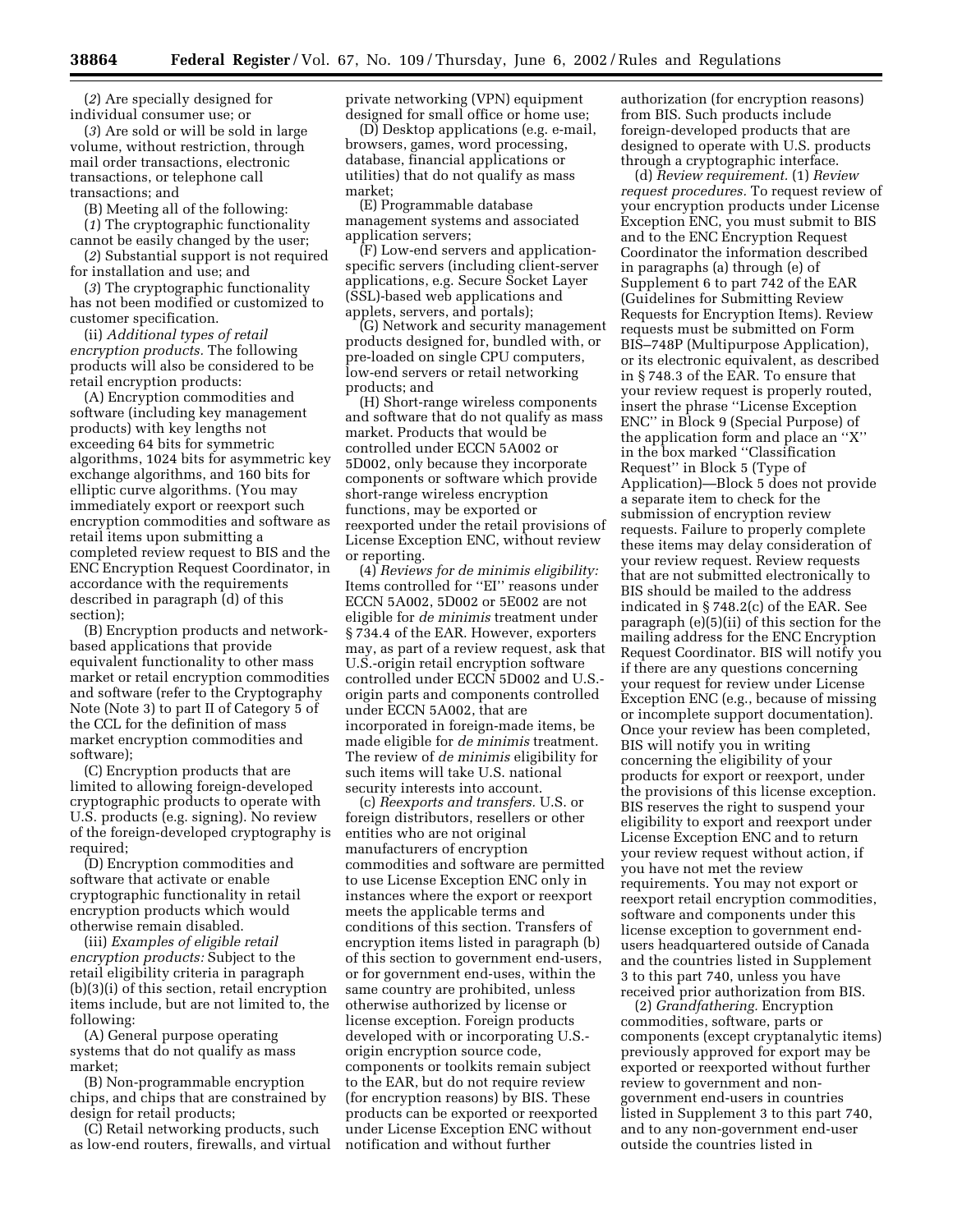Supplement 3 to this part 740 (except items which provide an open cryptographic interface as defined in part 772 of the EAR). This includes products approved under a license, an Encryption Licensing Arrangement, or classified as eligible to use License Exception ENC (except for those products that were authorized only for export to U.S. subsidiaries) prior to October 19, 2000. Encryption technology previously approved for export under a license or an Encryption Licensing Arrangement may be exported or reexported to government and nongovernment end-users in countries listed in Supplement 3 to this part 740.

(3) *Key length increases.* Exporters may increase the key lengths of products previously classified and continue to export these products under the applicable provisions of License Exception ENC, without further review, upon certification to BIS and the ENC Encryption Request Coordinator in accordance with paragraph (d)(3)(ii) of this section. No other change in cryptographic functionality is allowed under License Exception ENC.

(i) Any product previously classified as ECCN 5A002 or 5D002 (except encryption items that provide an open cryptographic interface, as defined in § 772.1 of the EAR) may, with any upgrade to the key length used for confidentiality or key exchange algorithms, be exported or reexported under License Exception ENC to any non-government end-user without an additional review. A license is required to export or reexport items that provide an open cryptographic interface to endusers located outside the countries listed in Supplement 3 to this part 740. In addition, products previously reviewed by BIS that were determined to be eligible as ''retail'' under this license exception may be exported or reexported to government end-users, without additional review. For products not previously determined to be eligible as retail products, another review is required to determine their eligibility as ''retail'' products under paragraph (b)(3) of this section.

(ii) Exporters must certify to BIS, in a letter from a corporate official, that the only change to the encryption product is the key length for confidentiality or key exchange algorithms and that there is no other change in cryptographic functionality. Certifications must include the original authorization number issued by BIS and the date of issuance. BIS must receive this certification prior to any export of an upgraded encryption product. The certification should be sent to BIS and a copy of the certification should be sent to the ENC Encryption Request Coordinator at the mailing address indicated in paragraph (e)(5) of this section.

(e) *Reporting requirements.* (1) *Semiannual reporting requirement.* Semiannual reporting is required for exports and reexports under this license exception. Certain encryption items and transactions are excluded from this reporting requirement (see paragraph (e)(4) of this section). For instructions on how to submit your reports, see paragraph (e)(5) of this section.

(2) *General information required.* Exporters must include all of the following applicable information in their reports:

(i) For items exported to a distributor or other reseller, including subsidiaries of U.S. firms, the name and address of the distributor or reseller, the item and the quantity exported and, if collected by the exporter as part of the distribution process, the end-user's name and address;

(ii) For items exported through direct sale, the name and address of the recipient, the item, and the quantity exported (except for retail products, if the end-user is an individual consumer);

(iii) For exports of ECCN 5E002 items to be used for technical assistance that are not released by § 744.9 of the EAR, the name and address of the end-user; and

(iv) The authorization number and the name of the item(s) exported.

(3) *Information on foreign manufacturers and products that use encryption items.* For direct sales or transfers, under License Exception ENC, of encryption components, source code, general purpose toolkits, equipment controlled under ECCN 5B002, technology, or items that provide an open cryptographic interface to foreign developers or manufacturers when intended for use in foreign products developed for commercial sale, you must submit the names and addresses of the manufacturers using these encryption items and, if you know when the product is made available for commercial sale, a non-proprietary technical description of the foreign products for which these encryption items are being used (e.g., brochures, other documentation, descriptions or other identifiers of the final foreign product; the algorithm and key lengths used; general programming interfaces to the product, if known; any standards or protocols that the foreign product adheres to; and source code, if available).

(4) *Exclusions from reporting requirements.* Reporting is not required for the following items and transactions:

(i) Any encryption item to U.S. subsidiaries for internal company use;

(ii) Encryption commodities or software with a symmetric key length not exceeding 64 bits;

(iii) Retail products exported to individual consumers;

(iv) Encryption items exported via free or anonymous download;

(v) Encryption items from or to a U.S. bank, financial institution or their subsidiaries, affiliates, customers or contractors for banking or financial operations;

(vi) Items that incorporate components limited to providing shortrange wireless encryption functions;

(vii) Retail operating systems, or desktop applications (e.g. e-mail, browsers, games, word processing, data base, financial applications or utilities) designed for, bundled with, or preloaded on single CPU computers, laptops or hand-held devices;

(viii) Client Internet appliance and client wireless LAN cards;

(ix) Foreign products developed by bundling or compiling of source code.

(5) *Submission requirements.* You must submit the reports required under this section, semi-annually, to BIS, unless otherwise provided in this paragraph (e)(5). For exports occurring between January 1 and June 30, a report is due no later than August 1 of that year. For exports occurring between July 1 and December 31, a report is due no later than February 1 the following year. These reports must be provided in electronic form to BIS. Recommended file formats for electronic submission include spreadsheets, tabular text or structured text. Exporters may request other reporting arrangements with BIS to better reflect their business models. Reports may be sent electronically to BIS at crypt@bis.doc.gov (with a copy to the ENC Encryption Request Coordinator at enc@ncsc.mil), or disks and CDs containing the reports may be mailed to the following addresses:

- (i) Department of Commerce, Bureau of Industry and Security, Office of Strategic Trade and Foreign Policy Controls, 14th Street and Pennsylvania Ave., NW., Room 2705, Washington, DC 20230, Attn: Encryption Reports.
- (ii) A copy of the report should be sent to: Attn: ENC Encryption Request Coordinator, 9800 Savage Road, Suite 6131, Ft. Meade, MD 20755–6000.

## **PART 742—[AMENDED]**

19. Section 742.15 is revised to read as follows: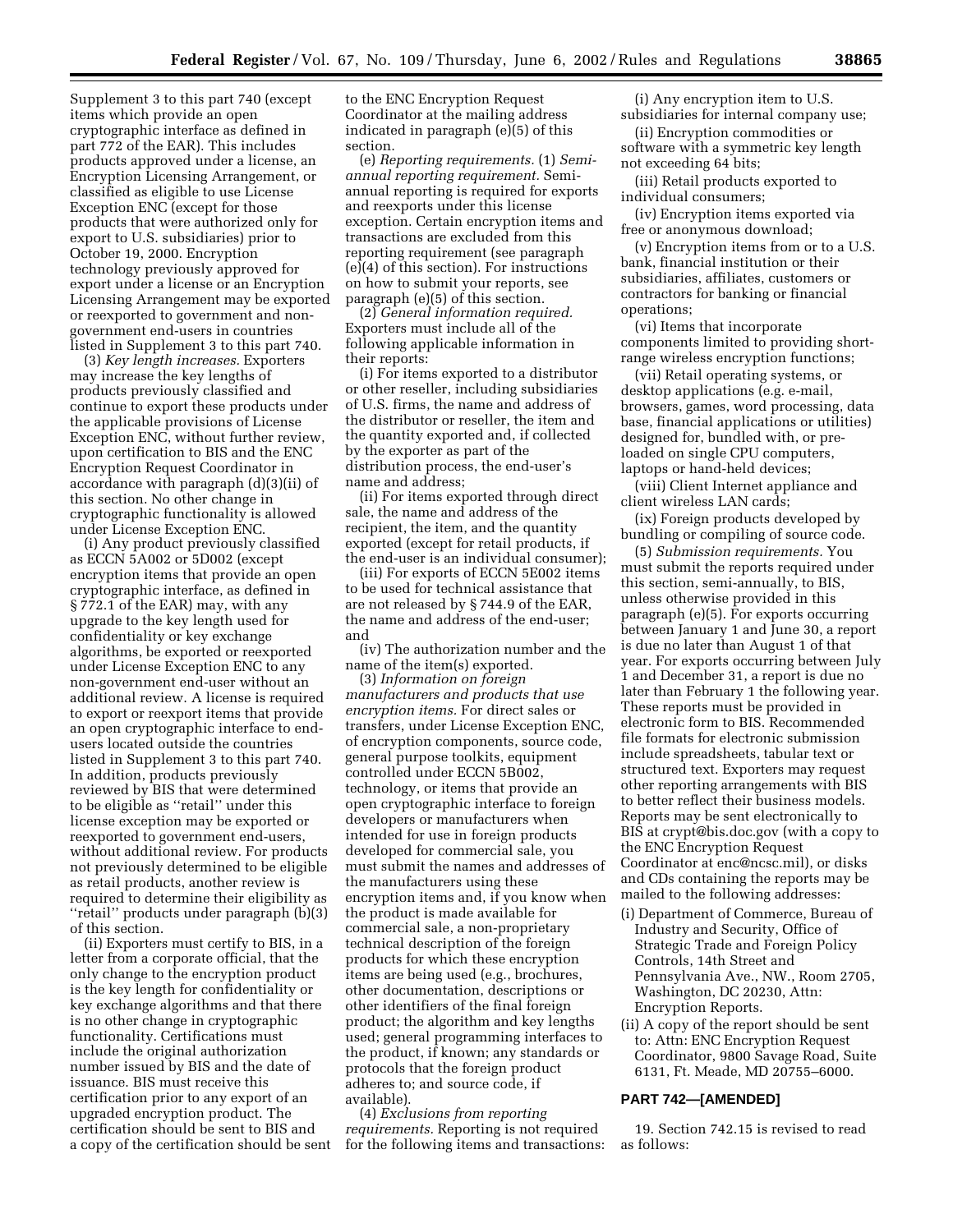#### **§ 742.15 Encryption items.**

Encryption items can be used to maintain the secrecy of information, and thereby may be used by persons abroad to harm U.S. national security, foreign policy and law enforcement interests. The United States has a critical interest in ensuring that important and sensitive information of the public and private sector is protected. Consistent with our international obligations as a member of the Wassenaar Arrangement, the United States has a responsibility to maintain control over the export and reexport of encryption items. As the President indicated in Executive Order 13026 and in his Memorandum of November 15, 1996, exports and reexports of encryption software, like exports and reexports of encryption hardware, are controlled because of this functional capacity to encrypt information on a computer system, and not because of any informational or theoretical value that such software may reflect, contain, or represent, or that its export or reexport may convey to others abroad. For this reason, export controls on encryption software are distinguished from controls on other software regulated under the EAR.

(a) *Licensing requirements and policy*—(1) *Encryption items controlled under ECCN 5A002, 5D002, or 5E002.* (i) *Licensing requirements.* A license is required to export or reexport encryption items (''EI'') controlled under ECCN 5A002, 5D002 or 5E002 to all destinations, except Canada. Refer to part 740 of the EAR, for license exceptions that apply to certain encryption items, and to § 772.1 of the EAR for definitions of encryption items and terms. Exporters must submit applications to obtain authorization under a license or an Encryption Licensing Arrangement for exports and reexports of encryption items that are not eligible for a license exception.

(ii) *Licensing policy.* Applications will be reviewed on a case-by-case basis by BIS, in conjunction with other agencies, to determine whether the export or reexport is consistent with U.S. national security and foreign policy interests. Exports of encryption items to governments, or Internet and telecommunications service providers for the provision of services specific to governments, may be favorably considered for civil uses, e.g., social or financial services to the public; civil justice; social insurance, pensions and retirement; taxes and communications between governments and their citizens. Encryption Licensing Arrangements may be authorized for exports and reexports of unlimited quantities of

encryption items to all destinations, except countries listed in Country Group E:1 of Supplement No. 1 to part 740. Encryption Licensing Arrangements, including those which authorize exports and reexports of encryption technology to strategic partners (as defined in § 772.1 of the EAR) of U.S. companies, are valid for four years and may require reporting. Applicants seeking authorization for Encryption Licensing Arrangements must specify the sales territory and class of end-user on their license applications.

(2) *Encryption items controlled under ECCN 5A992, 5D992, or 5E992.* (i) *Licensing requirements.* Items controlled under ECCN 5A992, 5D992 or 5E992 are controlled for antiterrorism (AT) reasons to countries listed in AT column 1 or AT column 2, as applicable, of the Commerce Country Chart (Supplement No. 1 to Part 738 of the EAR). A license also may be required to certain destinations or persons for other reasons specified elsewhere in the EAR (e.g., embargoes). In addition, these encryption items are subject to the notification or review requirements described in paragraph (b)(1) and (b)(2) of this section, unless specifically excluded by paragraph (b)(3) of this section.

(ii) *Licensing policy.* Applications will be reviewed on a case-by-case basis by BIS, in conjunction with other agencies, to determine whether the export or reexport is consistent with U.S. national security and foreign policy interests. BIS does not authorize Encryption Licensing Arrangements for exports and reexports of encryption items to any of the countries listed in Country Group E:1 of Supplement No. 1 to Part 740 of the EAR.

(b) *Notification and review requirements for encryption items controlled under ECCN 5A992, 5D992 or 5E992.* You may export and reexport encryption commodities, software and technology controlled under ECCN 5A992, 5D992 or 5E992 without a license (NLR: No License Required) to most destinations, in accordance with paragraph (a)(2) of this section, provided that you have met the notification and review requirements described in paragraphs (b)(1) and (b)(2) of this section. Certain encryption items controlled under ECCN 5A992, 5D992 or 5E992 may be exported or reexported without notification or review—these items are identified in paragraph (b)(3) of this section. In addition, no postshipment reporting is required for encryption items controlled under ECCN 5A992, 5D992, or 5E992. See § 732.5 of the EAR for Shipper's Export

Declaration (SED), Destination Control Statements (DCS), and recordkeeping requirements for items exported and reexported without a license (NLR).

(1) *Notification requirement for specified encryption items.* You may export and reexport encryption items controlled under ECCN 5A992, 5D992 or 5E992 and identified in this paragraph (b)(1) to most destinations without a license (NLR: No License Required), provided that you have submitted to BIS, by the time of export, the information described in paragraphs (a) through (e) of Supplement 6 to this part 742, and if applicable, specific information describing how your products qualify for mass market treatment under the criteria in the Cryptography Note (Note 3) of Category 5, Part 2, of the Commerce Control List (Supplement No. 1 to Part 774 of the EAR). Submit this notification to BIS by email, to crypt@bis.doc.gov, and also send a copy to the ENC Encryption Request Coordinator, at enc@ncsc.mil. If you are unsure as to whether your encryption items are eligible for export or reexport under this paragraph (b)(1), you should submit a request, to BIS and to the ENC Encryption Request Coordinator, for a review of your encryption items pursuant to the requirements of paragraph (b)(2) of this section (for mass market encryption commodities and software), or under the provisions of License Exception ENC (see § 740.17 of the EAR). The following encryption items controlled by ECCN 5A992, 5D992, or 5E992 are eligible for export or reexport without a license, to most destinations, with notification only:

(i) Up to (and including) 64-bit mass market encryption commodities and software;

(ii) Encryption items (including key management products and company proprietary implementations) with key lengths not exceeding 56 bits for symmetric algorithms, 512 bits for asymmetric key exchange algorithms, and 112 bits for elliptic curve algorithms;

(2) *Review requirement for mass market encryption commodities and software exceeding 64 bits:* Mass market encryption commodities and software employing a key length greater than 64 bits for the symmetric algorithm (including such products previously reviewed by BIS and exported under ECCN 5A002 or 5D002) remain subject to the EAR and require review by BIS, prior to export or reexport under this paragraph (b)(2). Encryption commodities and software that are not eligible as retail items under License Exception ENC do not qualify for mass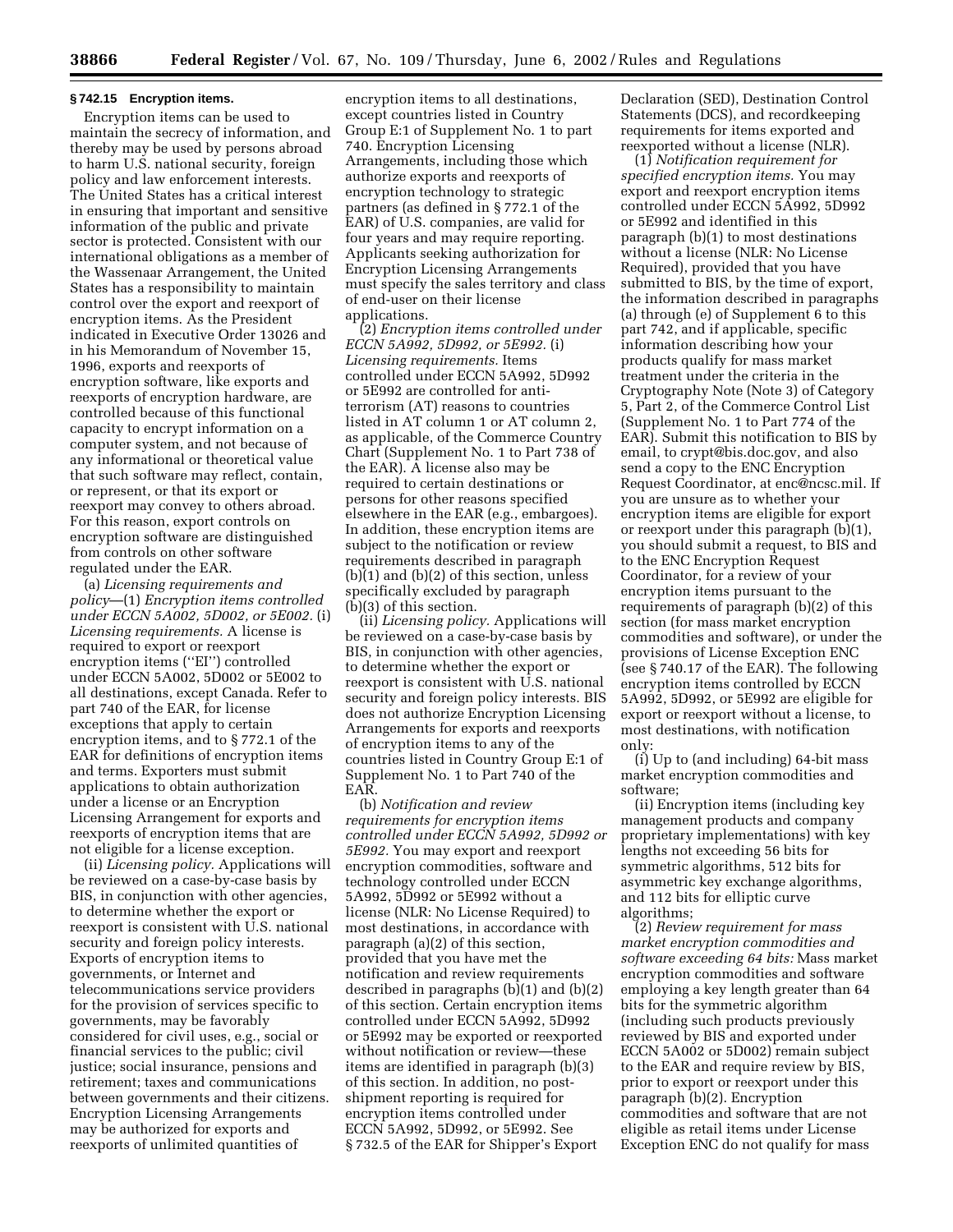market treatment (see § 740.17(b)(3) of the EAR for retail product eligibility under License Exception ENC.)

(i) *Procedures for requesting review.* To request review of your mass market encryption products, you must submit to BIS and the ENC Encryption Request Coordinator the information described in paragraphs (a) through (e) of Supplement 6 to this part 742, and you must include specific information describing how your products qualify for mass market treatment under the criteria in the Cryptography Note (Note 3) of Category 5, Part 2 (''Information Security''), of the Commerce Control List (Supplement No. 1 to Part 774 of the EAR). Review requests must be submitted on Form BIS–748P (Multipurpose Application), or its electronic equivalent, as described in § 748.3 of the EAR. To ensure that your review request is properly routed, insert the phrase ''Mass market encryption'' in Block 9 (Special Purpose) of the application form and place an ''X'' in the box marked ''Classification Request'' in Block 5 (Type of Application)—Block 5 does not provide a separate item to check for the submission of encryption review requests. Failure to properly complete these items may delay consideration of your review request. Review requests that are not submitted electronically to BIS should be mailed to the address indicated in § 748.2(c) of the EAR. Submissions to the ENC Encryption Request Coordinator should be directed to the mailing address indicated in  $\S 740.17(e)(5)(ii)$  of the EAR. BIS will notify you if there are any questions concerning your request for review (e.g., because of missing or incomplete support documentation).

(ii) *Action by BIS.* Once BIS has completed its review, you will receive written confirmation concerning the eligibility of your items for export or reexport as mass market encryption commodities or software controlled under ECCN 5A992 or 5D992. If, during the course of its review, BIS determines that your encryption items do not qualify for mass market treatment under the EAR, or are otherwise controlled under ECCN 5A002, 5B002, 5D002 or 5E002, BIS will notify you and will review your commodities or software for eligibility under License Exception ENC (see § 740.17 of the EAR for review and reporting requirements for encryption items under License Exception ENC). BIS reserves the right to suspend your eligibility to export and reexport under the provisions of this paragraph (b)(2) and to return review requests, without action, if the requirements for review have not been met.

(iii) *Exports and reexports to government and non-government endusers.* Immediately upon registration by BIS of your completed review request (''registration'' is defined in § 750.4(a)(2) of the EAR), you may export or reexport mass market encryption commodities and software exceeding 64 bits, under ECCNs 5A992 and 5D992, without a license (NLR: No License Required) to government and non-government endusers located in the countries listed in Supplement 3 to part 740 of the EAR. These mass market encryption products also may be exported or reexported, without a license (NLR), to most destinations (except those that require a license for AT reasons or for reasons described elsewhere in the EAR) for the internal use of foreign subsidiaries or offices of firms, organizations and governments headquartered in Canada or in countries listed in Supplement 3 to part 740 of the EAR. Thirty days after BIS registers your review request, you may export or reexport these mass market encryption products, without a license, to government and nongovernment end-users located in most destinations outside the countries listed in Supplement 3 to part 740 of the EAR (certain destinations and persons may require a license for AT reasons or for reasons specified elsewhere in the EAR), unless otherwise notified by BIS (e.g., because of missing or incomplete support documentation, or conversion to License Exception ENC review). The thirty days may not include any time that your review request was on hold without action. See § 772.1 of the EAR for the definition of ''government enduser'' as it applies to encryption items.

(3) *Exclusions from notification and review requirements.* The following items and transactions do not require notification or review prior to export or reexport. However, a license may be required to export or reexport these items to certain destinations for AT reasons or for reasons set forth elsewhere in the EAR (e.g., embargoes).

(i) *Encryption items for U.S. subsidiaries.* Encryption items controlled under ECCN 5A992, 5D992, or 5E992 that are exported to foreign subsidiaries of U.S. companies (as defined in § 772.1 of the EAR) for any end-use, including the development of new products, that is not prohibited elsewhere in the EAR. All items produced or developed by U.S. subsidiaries with encryption commodities, software and technology exported under this paragraph are subject to the EAR and require review and authorization before any sale or retransfer outside of the U.S. company.

(ii) *Mass market short-range wireless products.* Mass market products that are controlled under ECCN 5A992 or 5D992 only because they incorporate components or software which provide short-range wireless encryption functions (e.g., wireless products with an operating range typically not exceeding 100 meters).

(iii) *Items with limited cryptographic functionality.* Encryption items controlled under ECCN 5A992, 5D992, or 5E992 for which the use of cryptography is limited to cryptographic functions that are not controlled for ''EI'' reasons under the EAR (e.g. items with cryptographic functions limited to authentication or digital signature, execution of copy protected software, and ''finance specific'' items specially designed and limited for banking use or money transactions). These items are described in the Related Controls paragraph and the Technical Notes under ECCN 5A002 on the Commerce Control List (Supplement No. 1 to part 774 of the EAR), which are crossreferenced under ECCNs 5D002 and 5E002.

(4) *Commodities and software that activate or enable cryptographic functionality.* Commodities, software, and components that allow the end-user to activate or enable cryptographic functionality in encryption products which would otherwise remain disabled, are controlled according to the functionality of the activated encryption product. The notification and review requirements enumerated in this paragraph (b) of this section apply to commodities, software and components which activate cryptographic functionality in encryption products controlled under ECCNs 5A992 and 5D992. (See § 740.17 of the EAR for review and reporting requirements for commodities, software and components that enable cryptographic functionality in encryption products controlled under ECCNs 5A002 and 5D002.) This paragraph (b)(4) does not authorize the export or reexport of any activated encryption product. Separate review or authorization of the enabled encryption product is required.

(5) *Examples of mass market encryption products.* Subject to the requirements of the Cryptography Note (Note 3) in Category 5, Part 2, of the Commerce Control List, mass market encryption products include, but are not limited to, general purpose operating systems and desktop applications (e.g. e-mail, browsers, games, word processing, database, financial applications or utilities) designed for, bundled with, or pre-loaded on single CPU computers, laptops, or hand-held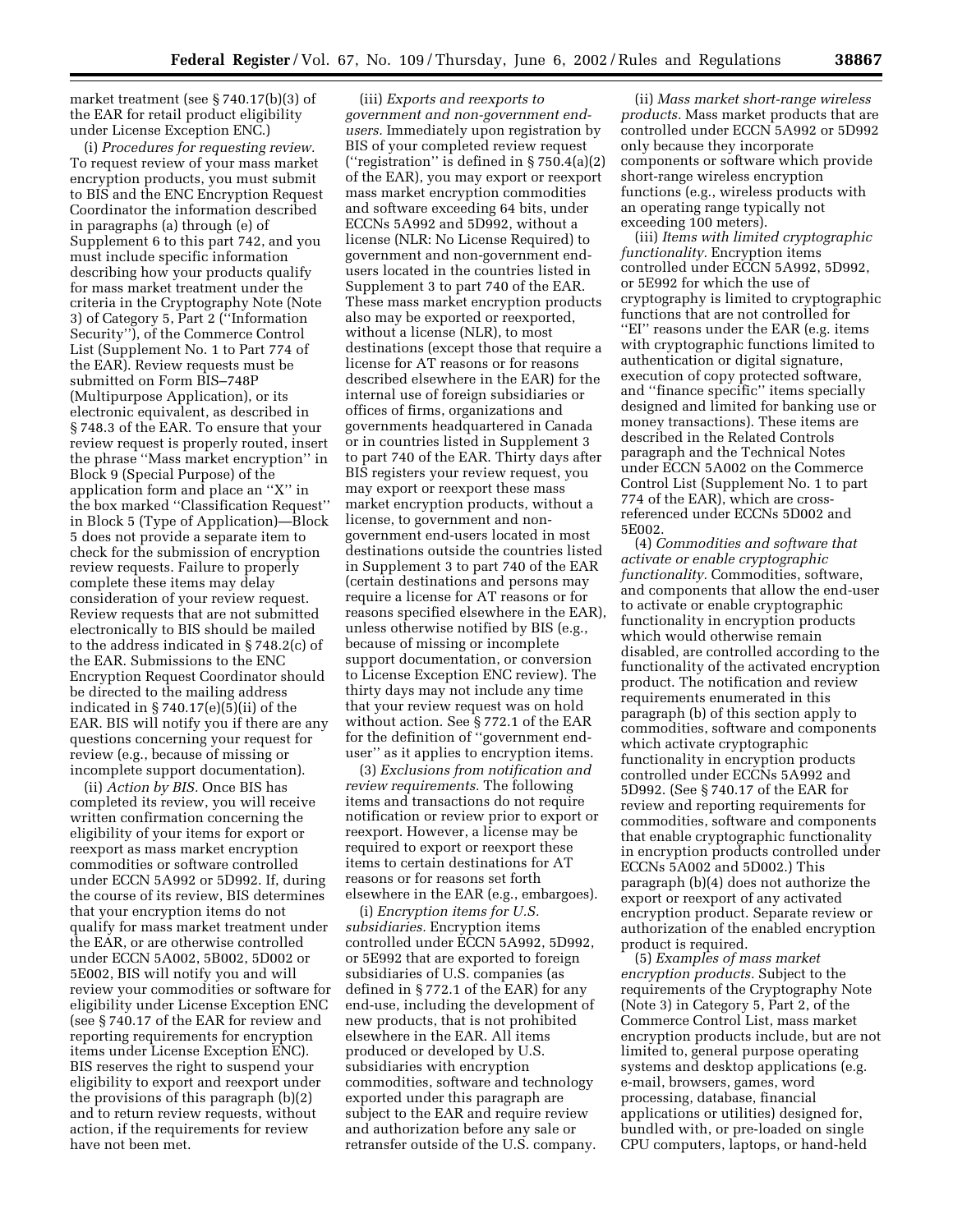devices; commodities and software for client Internet appliances and client wireless LAN devices; home use networking commodities and software (e.g. personal firewalls, cable modems for personal computers, and consumer set top boxes); portable or mobile civil telecommunications commodities and software (e.g. personal data assistants (PDAs), radios, or cellular products); and commodities and software exported via free or anonymous downloads.

20. Supplement No. 6 to part 742 is revised to read as follows:

## **Supplement No. 6 to Part 742—Guidelines for Submitting Review Requests for Encryption Items**

Review requests for encryption items must be submitted on Form BIS–748P (Multipurpose Application), or its electronic equivalent, and supported by the documentation described in this Supplement, in accordance with the procedures described in § 748.3 of the EAR. To ensure that your review request is properly routed, insert the phrase ''Mass market encryption'' or ''License Exception ENC'' (whichever is applicable) in Block 9 (Special Purpose) of the application form and place an ''X'' in the box marked

''Classification Request'' in Block 5 (Type of Application)—Block 5 does not provide a separate item to check for the submission of encryption review requests. Failure to properly complete these items may delay consideration of your review request. BIS recommends that review requests be delivered via courier service to: Bureau of Industry and Security, U.S. Department of Commerce, 14th Street and Pennsylvania Ave., NW., Room 2705, Washington, DC 20230. For electronic submissions via SNAP, you may fax a copy of the support documents to BIS at (202) 219–9179 or –9182 or you may deliver the documents via courier service to: Bureau of Industry and Security, Information Technology Controls Division, Room 2625, 14th Street and Pennsylvania Ave., NW. Washington, DC 20230. In addition, you must send a copy of your review request and all support documents to: Attn: ENC Encryption Request Coordinator, 9800 Savage Road, Suite 6131, Fort Meade, MD 20755–6000. For all review requests of encryption items, you must provide brochures or other documentation or specifications related to the technology, commodity or software, relevant product descriptions, architecture specifications, and as necessary for the review, source code. You also must indicate whether there have been any prior reviews of the product, if such reviews are applicable to the current submission. In addition, you must provide the following information in a cover letter accompanying your review request:

(a) State the name of the encryption item being submitted for review;

(b) State that a duplicate copy has been sent to the ENC Encryption Request Coordinator;

(c) For review requests for a commodity or software, provide the following information:

(1) Description of all the symmetric and asymmetric encryption algorithms and key lengths and how the algorithms are used. Specify which encryption modes are supported (e.g., cipher feedback mode or cipher block chaining mode).

(2) State the key management algorithms, including modulus sizes, that are supported.

(3) For products with proprietary algorithms, include a textual description and the source code of the algorithm.

(4) Describe the pre-processing methods (e.g., data compression or data interleaving) that are applied to the plaintext data prior to encryption.

(5) Describe the post-processing methods (e.g., packetization, encapsulation) that are applied to the cipher text data after encryption.

(6) State the communication protocols (e.g., X.25, Telnet or TCP) and encryption protocols (e.g., SSL, IPSEC or PKCS standards) that are supported.

(7) Describe the encryption-related Application Programming Interfaces (APIs) that are implemented and/or supported. Explain which interfaces are for internal (private) and/or external (public) use.

(8) Describe whether the cryptographic routines are statically or dynamically linked, and the routines (if any) that are provided by third-party modules or libraries. Identify the third-party manufacturers of the modules or toolkits.

(9) For commodities or software using Java byte code, describe the techniques (including obfuscation, private access modifiers or final classes) that are used to protect against decompilation and misuse.

(10) State how the product is written to preclude user modification of the encryption algorithms, key management and key space.

(11) For products that qualify as ''retail'', explain how the product meets the listed criteria in  $\S 740.17(b)(3)$  of the EAR.

(12) For products which incorporate an open cryptographic interface as defined in part 772 of the EAR, describe the Open Cryptographic Interface.

(d) For review requests regarding components, provide the following additional information:

(1) Reference the application for which the components are used in, if known;

 $(2)$  State if there is a general programming interface to the component;

(3) State whether the component is constrained by function; and

(4) Identify the encryption component and include the name of the manufacturer,

component model number or other identifier. (e) For review requests for source code,

provide the following information: (1) If applicable, reference the executable

(object code) product that was previously reviewed; (2) Include whether the source code has

been modified, and the technical details on how the source code was modified; and

(3) Include a copy of the sections of the source code that contain the encryption algorithm, key management routines and their related calls.

(f) For step-by-step instructions and guidance on submitting review requests for encryption items, visit our webpage at

www.bis.doc.gov/Encryption and click on the navigation button labeled ''Guidance''.

## **PART 748—[AMENDED]**

21. Section 748.3 is amended by revising the section heading, by adding two new sentences at the end of paragraph (a), by removing paragraph (b)(3), and by adding a new paragraph (d), to read as follows:

## **§ 748.3 Classification Requests, Advisory Opinions, and Encryption Review Requests.**

(a) \* \* \* The encryption requirements in the EAR require that certain encryption items be reviewed by BIS in order for them to be eligible for export or reexport under License Exception ENC (see § 740.17 of the EAR) or to be released from ''EI'' controls (see § 742.15(b)(2) of the EAR). BIS makes its determination based on the submission of a review request prepared in accordance with the instructions in Supplement No. 6 to Part 742 of the EAR.

(d) *Review requests for encryption items.* A Department of Commerce review of encryption items transferred from the U.S. Munitions List consistent with Executive Order 13026 of November 15, 1996 (3 CFR, 1996 Comp., p. 228) and pursuant to the Presidential Memorandum of that date may be required to determine eligibility under License Exception ENC or for release from ''EI'' controls. Refer to § 742.15(b) and Supplement 6 to part 742 of the EAR for instructions regarding mass market encryption commodities and software. Refer to § 740.17 of the EAR for the provisions of License Exception ENC.

## **PART 770—[AMENDED]**

\* \* \* \* \*

22. Section 770.2 is amended by revising paragraph (n) to read as follows:

#### **§ 770.2 Item interpretations.**

\* \* \* \* \* (n) *Interpretation 14:* Encryption commodity and software reviews. Review of encryption commodities or software is required to determine the eligibility of certain encryption items under License Exception ENC (see § 740.17 of the EAR) or to release certain encryption items from ''EI'' controls (see § 742.15(b)(2) of the EAR). Note that subsequent bundling, patches, upgrades or releases, including name changes, may be exported or reexported under the applicable provisions of the EAR without further review as long as the functional encryption capacity of the originally reviewed product has not